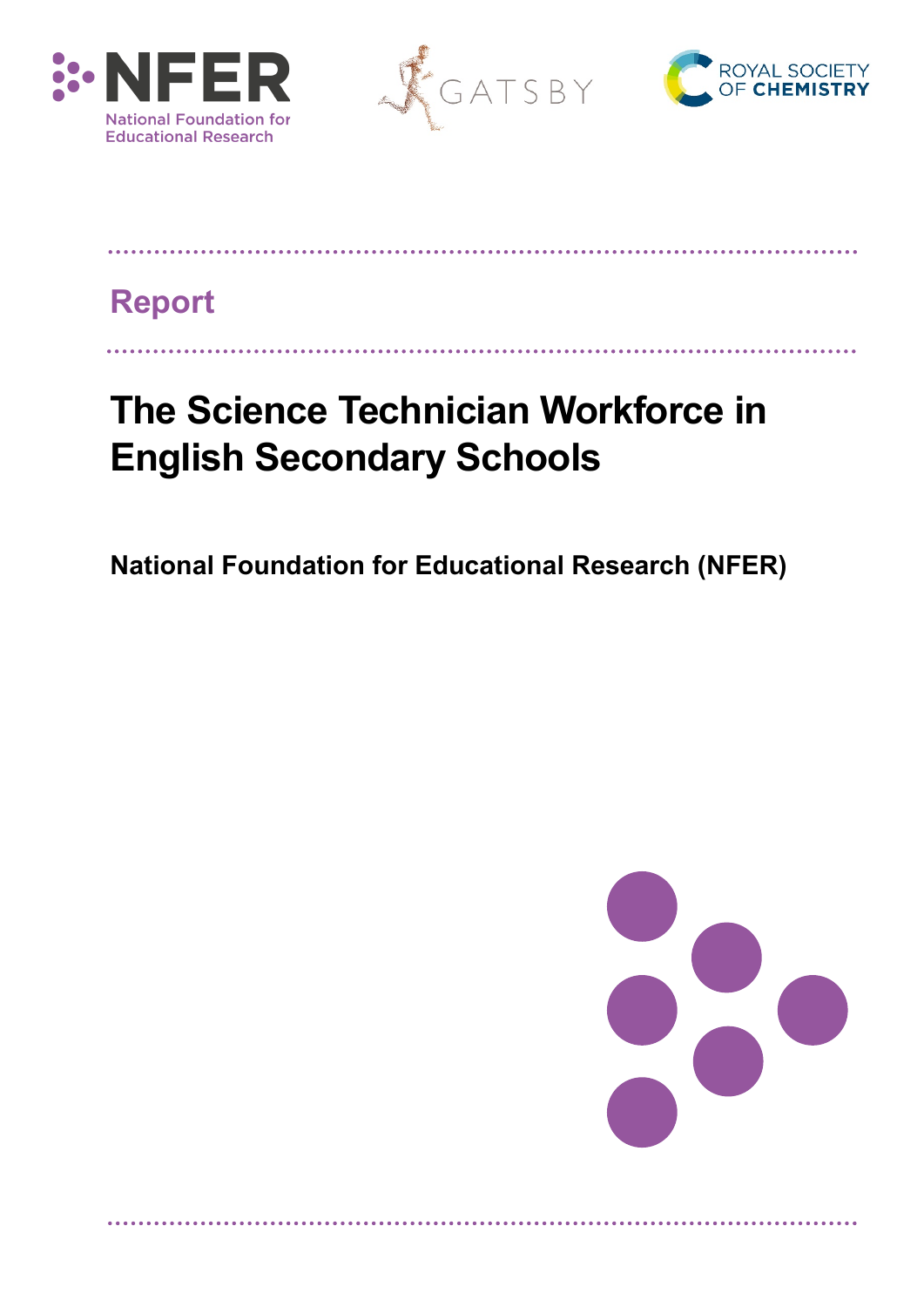

# **The Science Technician Workforce in English Secondary Schools**

Jack Worth

Published in November 2020 By the National Foundation for Educational Research, The Mere, Upton Park, Slough, Berkshire SL1 2DQ [www.nfer.ac.uk](http://www.nfer.ac.uk/)

© 2020 National Foundation for Educational Research Registered Charity No. 313392

**ISBN:** 978-1-912596-30-0

**How to cite this publication:** Worth, J. (2020). *The Science Technician Workforce in English Secondary Schools.* Slough: NFER.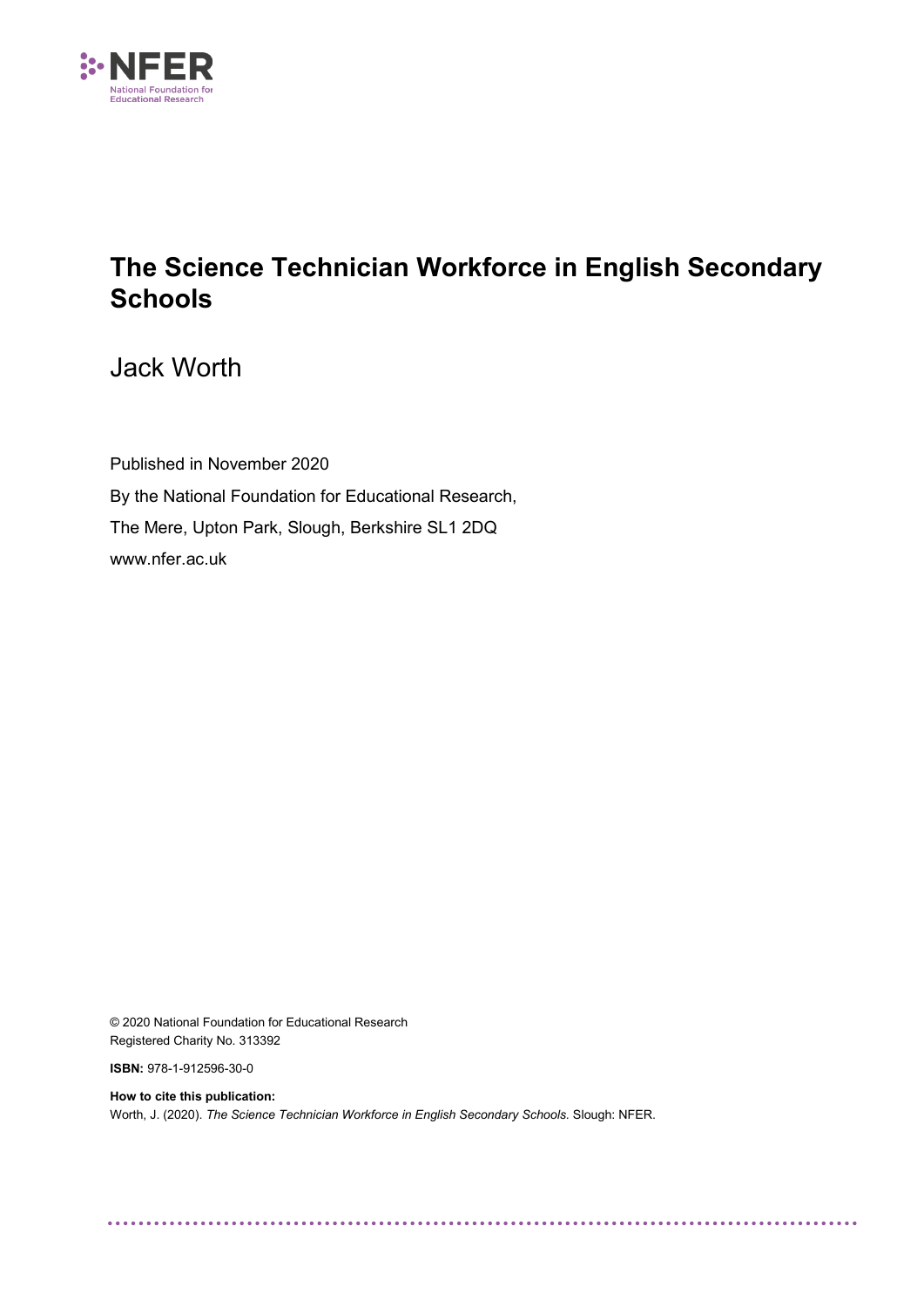

# **Contents**

|                | <b>Executive Summary</b>                                                             |                |  |
|----------------|--------------------------------------------------------------------------------------|----------------|--|
| 1              | Introduction                                                                         | 1              |  |
| 1.1            | Overview and motivation for this research                                            | 1              |  |
| 1.2            | Previous research on science technicians                                             | 1              |  |
| 1.3            | Methodology                                                                          | $\overline{2}$ |  |
| 1.4            | Structure of this report                                                             | 3              |  |
| $\overline{2}$ | Provision of school science technician support                                       | $\overline{4}$ |  |
| 2.1            | Introduction                                                                         | $\overline{4}$ |  |
| 2.2            | Contextual factors influencing the demand for school science technician provision    | 5              |  |
| 2.3            | Number of science technicians per secondary school                                   | 5              |  |
| 2.4            | Estimated total number of science technicians in England                             | $\overline{7}$ |  |
| 2.5            | Science technician support in schools                                                | 10             |  |
| 2.5.1          | Overall technician support ratios                                                    | 12             |  |
|                | 2.5.2 Variation between schools                                                      | 14             |  |
| 3              | Characteristics of the science technician workforce                                  | 17             |  |
| 3.1            | Age and gender                                                                       | 17             |  |
| 3.2            | <b>Contract status</b>                                                               | 19             |  |
| 3.2.1          | Contract type (permanent/ temporary) and contract period (full-year/ term-time only) | 19             |  |
| 3.2.2          | Contracted hours per week                                                            | 19             |  |
| 3.3            | Pay                                                                                  | 20             |  |
| 4              | Retention and turnover of science technicians                                        | 24             |  |
| 4.1            | Retention and turnover                                                               | 24             |  |
| 5              | Conclusions and recommendations                                                      | 27             |  |
|                | <b>References</b>                                                                    |                |  |
|                | Appendix A: methodology                                                              |                |  |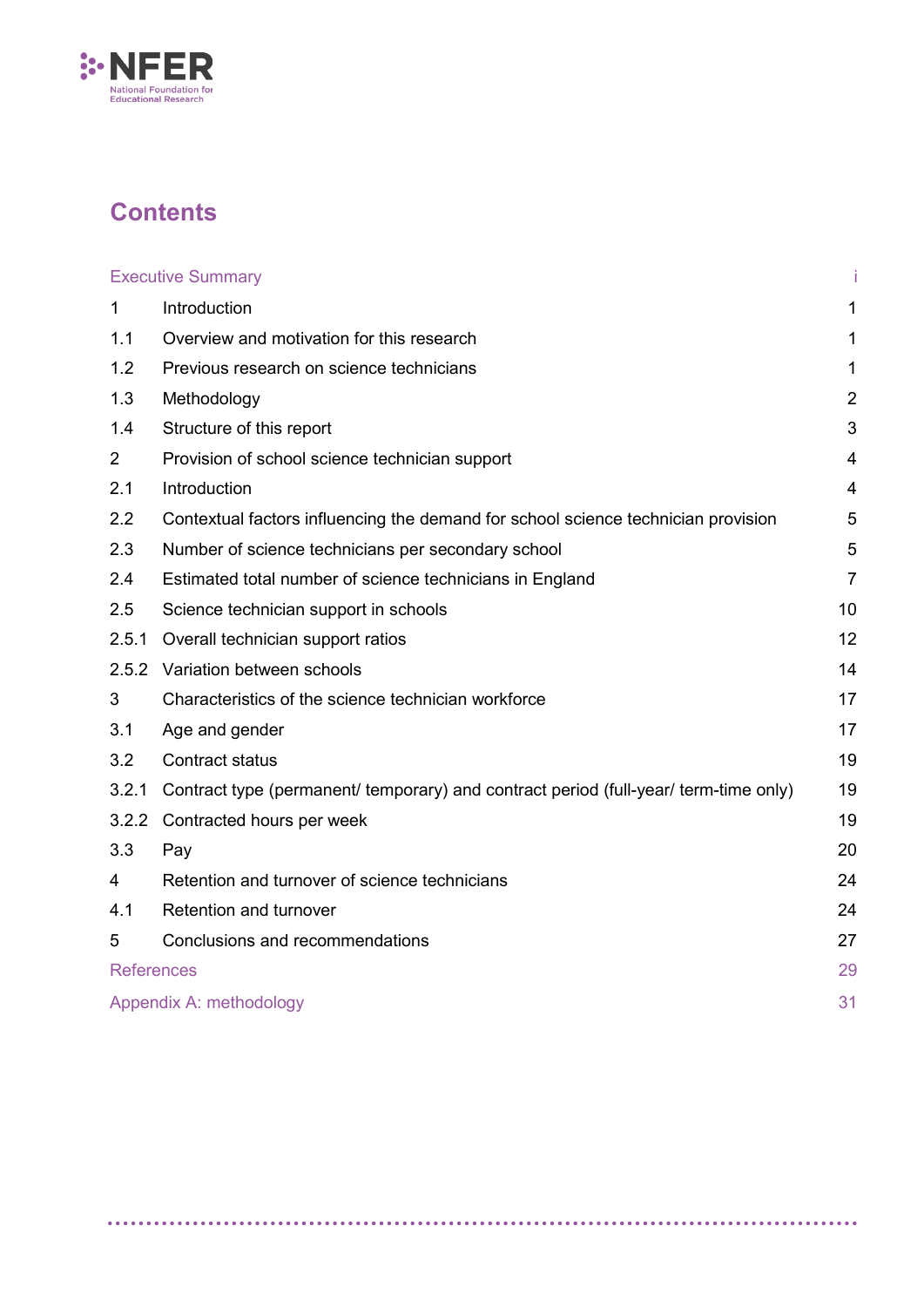

# <span id="page-3-0"></span>**Executive Summary**

Despite the important role school science technicians play in delivering a high-quality science education, there has been relatively little attention paid to the science technician workforce (Gatsby, 2017). This is in contrast to the science teacher workforce, which has been the focus of several policy initiatives, primarily because of under-recruitment to initial teacher training and emerging teacher shortages.

This report sheds new light on changes in science technician provision in secondary schools in England since 2011/12 and the characteristics, pay and contractual arrangements of the science technician workforce. It is based on findings from analysis of data from the Department for Education's (DfE) School Workforce Census (SWC), an annual snapshot data collection covering the employment records of all teaching and non-teaching staff employed in state-sector schools in England (but the data does not cover technicians in colleges, industry or higher education).

## **Provision of science technician support**

We estimate the size of the school science technician workforce and the extent of support technicians provide to secondary school science departments using a range of established metrics. These include the full-time equivalent (FTE) number of technicians per school, FTE number of technicians per science teacher, FTE number of technicians per 100 pupils and the Association for Science Education (ASE) service factor (total technician contracted working hours per week divided by the total weekly hours of science teaching).

There is a set of clear and consistent findings from the analysis about how science technician support in secondary schools has changed over time and varies between schools. Each of the measures shows that the average level of science technician support has fallen between 2011/12 and 2018/19:

- The average number of FTE science technicians per school has fallen by 16 per cent
- The median number of FTE science technicians per 100 pupils has fallen by 13 per cent
- The median number of FTE science technicians per science teacher has fallen by 15 per cent
- The median science technician service factor (as defined by ASE) has also fallen by 15 per cent
- The proportion of schools at or above the ASE's suggested minimum service factor threshold of 0.65 has fallen from 21 to 15 per cent of secondary schools.

There is also considerable variation in the level of science technician support across schools and at least part of this variation is explained by geographical region. Regions in the north of England have considerably lower levels of technician support than in London and the south of England. There are also differences in the level of science technician support by school context: schools with less-deprived pupil intakes tend to have higher support ratios than schools with more-deprived pupil intakes and academies tend to have a slightly higher support ratio than local authority maintained schools.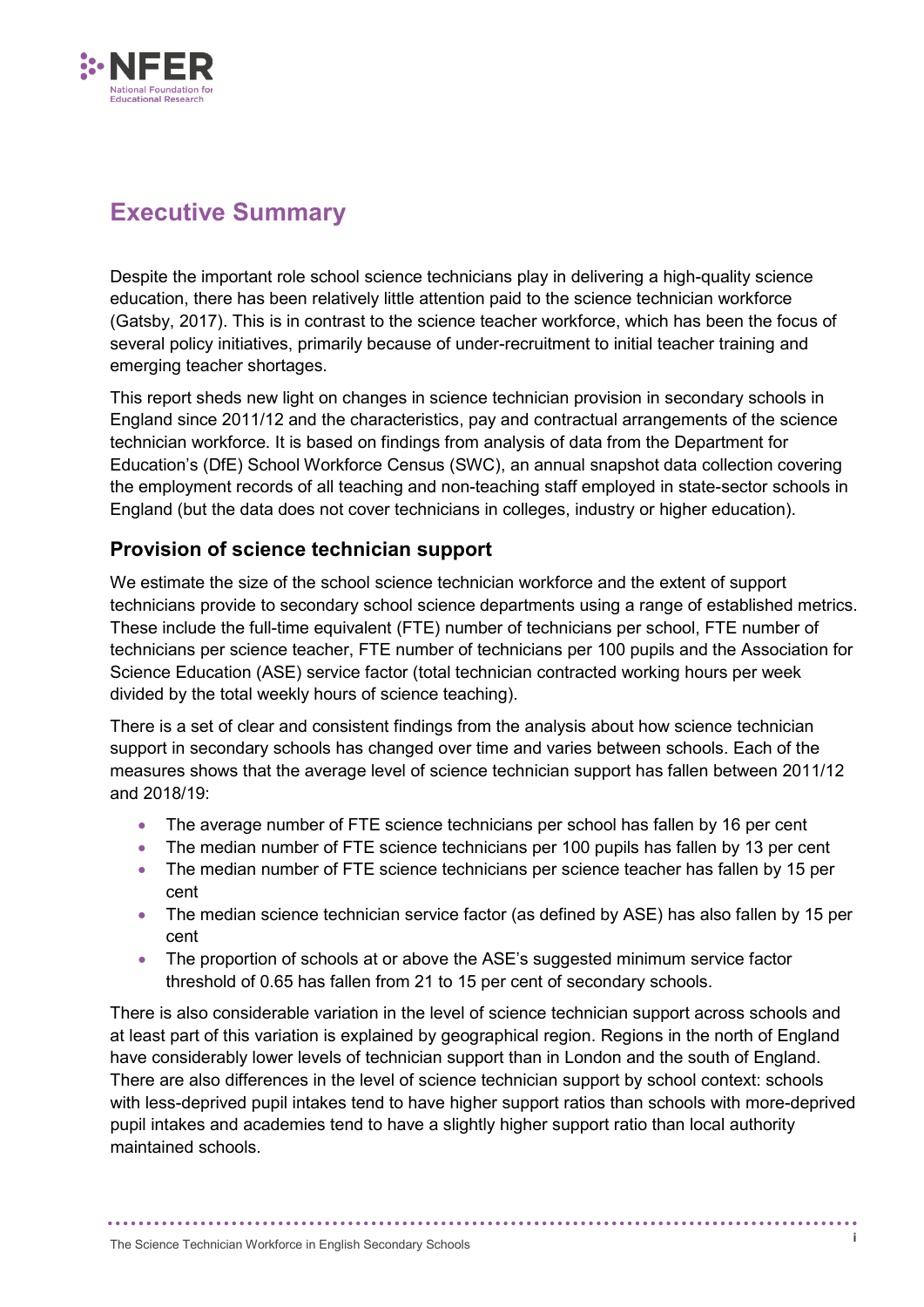

### **Characteristics of the school science technician workforce**

The SWC data confirms findings from other surveys that the science technician workforce is around three-quarters female and three-quarters aged over 40 in 2018/19. Around half of school science technicians work part-time, although nearly half of those who work part-time work at least four days per week. Most of the school science technician workforce is employed on a term-time only basis, which comes with a significantly lower salary compared to those technicians on a fullyear contract. This salary difference by contract period is larger than the salary difference due to a science technician's experience level.

The median science technician FTE annual salary has been flat in real-terms between 2011/12 and 2018/19; in other words, pay has grown at roughly the same rate as the rate of inflation. Teacher pay has not grown any more over the same period either: the starting salary of a newlyqualified teacher has remained 40 per cent higher than the FTE annual salary of the average science technician, which is around £17,000, throughout this period. Technician pay is higher in London than in the rest of the country, as it is for teachers, but unlike for teachers, technician pay is not regulated to be higher in London.

In 2011, the House of Commons Science and Technology Committee described the pay and conditions of science technicians as 'appalling' and called for the creation of 'a career structure that will attract skilled and dedicated people to work as technicians' (GB. Parliament. HoC. Science and Technology Committee, 2011). Our findings suggest there has been no significant improvement in the pay and employment conditions of science technicians in the nine years since this report was published.

### **Retention and turnover of school science technicians**

The turnover rate of science technicians has been around 20 per cent between 2014/15 and 2018/19, having risen from around 15 per cent in 2011/12. High turnover means that school leaders experience staffing uncertainty and, if replacements are made, incur recruitment costs of hiring new staff. However, many schools may have chosen not to replace science technicians who have left, reducing the overall workforce size.

The overall turnover rate for science technicians is about the same as it is for teachers (Worth *et al.*, 2018). However, the proportion of science technicians leaving the school system is a lot higher and the proportion moving schools is a lot lower compared to teachers, for whom the rates are around ten per cent for both.

Younger science technicians and those approaching, or at, retirement age are more likely to leave the state-funded school sector than those in their 40s and 50s. Younger technicians are more likely to move school than older technicians. There is higher turnover among science technicians in schools with lower Ofsted ratings, which may relate to a lower quality of working environment in those schools.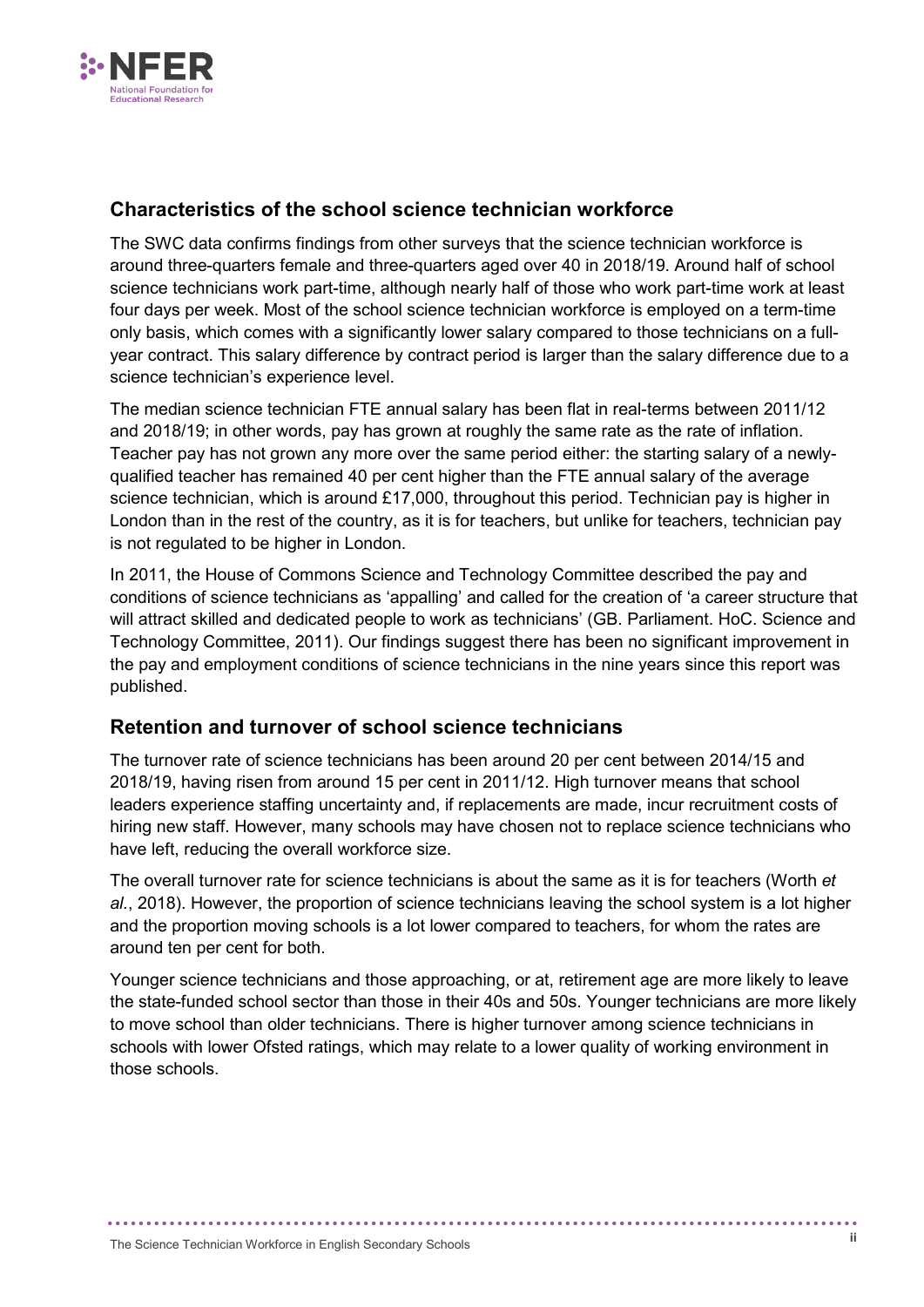

### **Conclusions**

#### **The level of science technician support in England's secondary schools has fallen between 2011/12 and 2018/19**

All the measures that we have explored of the extent of science technician support available within school science departments show that science technician support has fallen between 2011/12 and 2018/19. Given the reduction in real-terms per pupil school funding over this period, the most likely explanation is that the fall is due to schools reducing their expenditure on science technicians as their budgets have been squeezed (Cramman *et al.*, 2019; Britton *et al*., 2019). However, we cannot definitively rule out other explanations, such as increasing science technician shortages, also playing a part.

Most schools are, as a result, operating with a science technician workforce that is smaller than the minimum support threshold recommended by the ASE. This could be having a detrimental impact on the workload of science teachers, which several previous research studies have linked to the level of science technician support (Gatsby, 2017). However, relatively little robust quantitative research has been conducted to demonstrate the relationship between levels of school science technician support and science teacher workload.

**Recommendation 1: The Government should consider what policy measures might encourage schools to increase the level of science technician provision and support**

**Recommendation 2: More research should be conducted to understand better the relationship between science technician support and science teacher workload**

#### **The pay and conditions of school science technicians has not improved since the House of Commons Science and Technology Committee described them as 'appalling'**

In 2011, the House of Commons Science and Technology Committee described the pay and conditions of science technicians as 'appalling' and called for the creation of 'a career structure that will attract skilled and dedicated people to work as technicians' (GB. Parliament. HoC. Science and Technology Committee, 2011). Since then the average pay of school science technicians has been flat in real terms between 2011/12 and 2018/19.

Most school science technicians are employed on a term-time only contract. The proportion of school science technicians employed term-time only (which comes with a lower salary) has increased slightly in academies since 2011/12, but remained the same in local authority maintained schools. The turnover rate of school science technicians is around 20 per cent in 2017/18, having risen by five percentage points since 2011/12. It is therefore clear that there has been no significant improvement in the pay and employment conditions of science technicians since the Science and Technology Committee's most recent report covering the science technician workforce.

**Recommendation 3: The Government should review science technician pay and conditions, considering what policy measures might help to attract and retain science technicians in the future**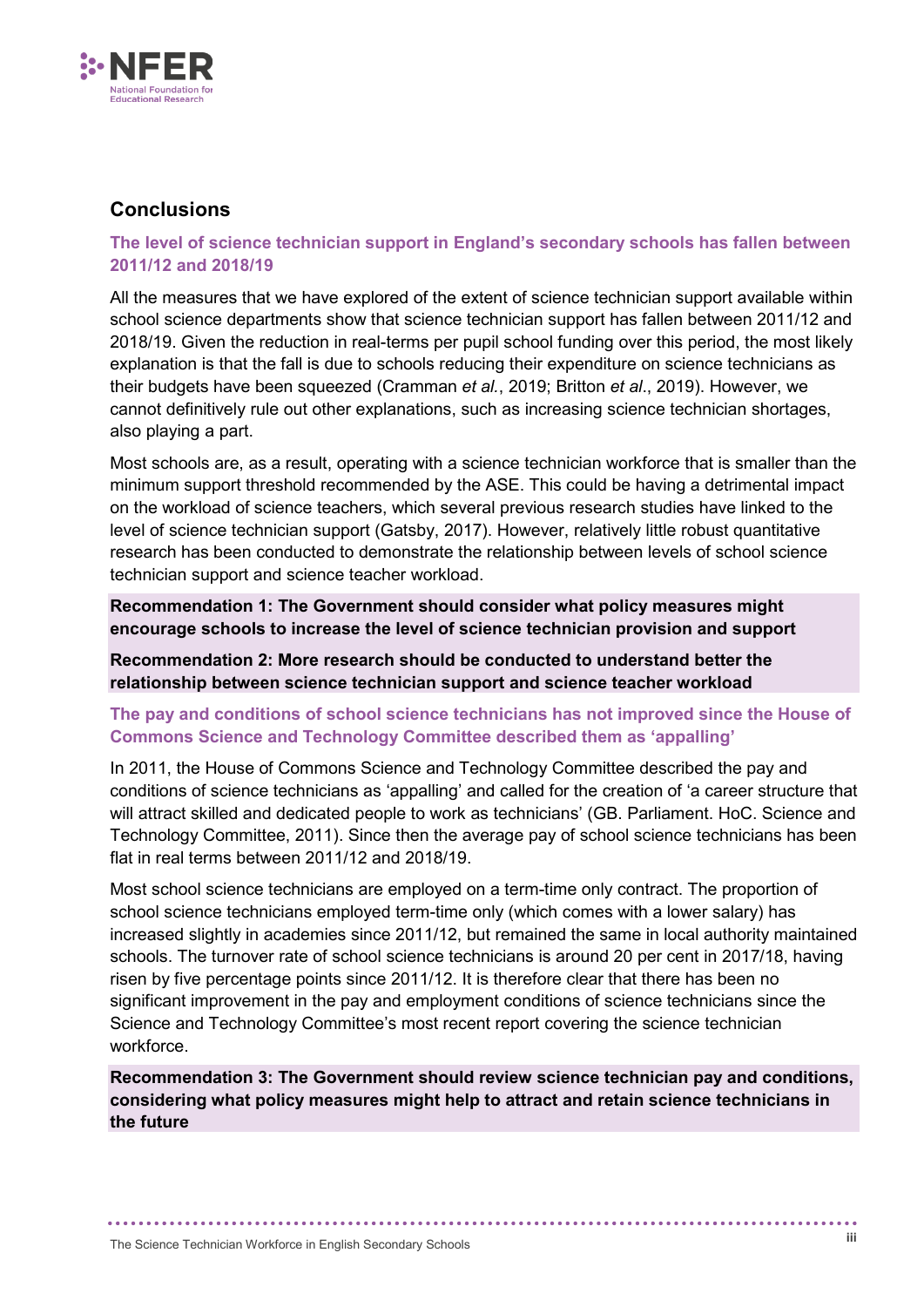

This work contains statistical data from ONS which is Crown Copyright. The use of the ONS statistical data in this work does not imply the endorsement of the ONS in relation to the interpretation or analysis of the statistical data. This work uses research datasets which may not exactly reproduce National Statistics aggregates.

### **Acknowledgements**

We would like to thank the Royal Society of Chemistry and Gatsby Foundation for commissioning and supporting this piece of research, particularly Annette Farrell, Jenni French, Robert Cremona and Beth Jones. We also appreciated the expert input from Marianne Cutler at ASE throughout the project. We would also like to thank Jens Van den Brande for conducting much of the statistical analysis.

................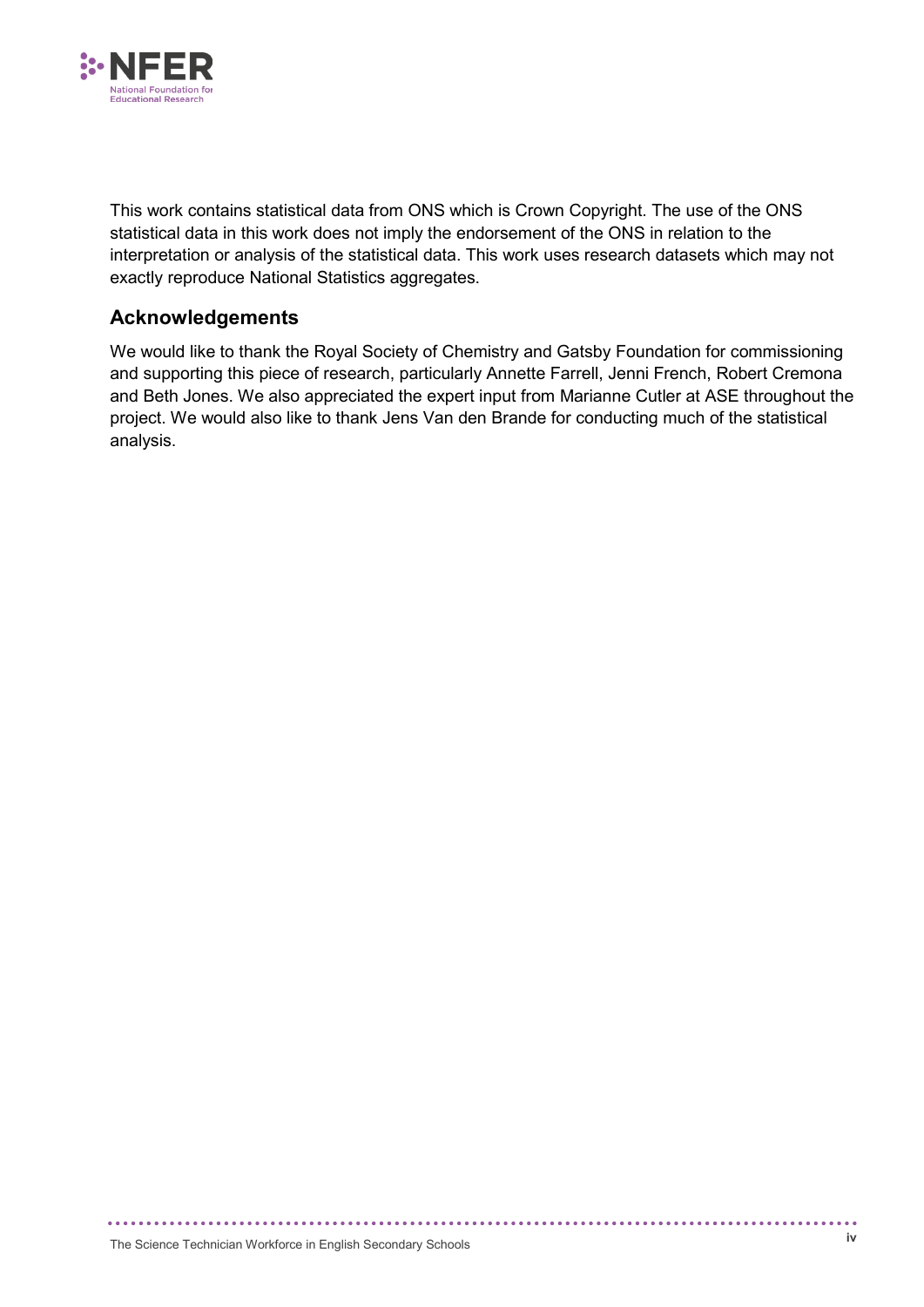

# <span id="page-7-0"></span>**1 Introduction**

# <span id="page-7-1"></span>**1.1 Overview and motivation for this research**

School science technicians play an important role in delivering science education in England. Their support is particularly with assisting science teachers with practical aspects of science learning, such as maintaining the necessary equipment, preparing and setting up experiments and giving technical help to pupils in practical lessons. This support helps to reduce the workload of science teachers that would otherwise be spent on these activities (Gatsby, 2017). However, relatively little attention has been paid to the science technician workforce.

Science teachers have been the focus of several recent policy initiatives, primarily because of under-recruitment to initial teacher training (particularly for physics and chemistry) and emerging teacher shortages. These have included bursaries and early-career payments for teacher training in science subjects and a maths and physics teacher supply package (DfE, 2020; DfE, 2017).

In contrast, there have been no recent policy initiatives focussed on science technicians, despite their important role in delivering a high-quality science education. A 2002 House of Commons Science and Technology Committee report on science education from 14 to 19 called for 'action [to be] taken within the next year to address the appalling pay and conditions of science technicians and to create a career structure that will attract skilled and dedicated people to work as technicians' (GB. Parliament. HoC. Science and Technology Committee, 2002). A 2011 House of Commons Science and Technology Committee report on practical experiments in school science lessons considered that 'teachers supported by motivated and informed technical staff will spend less time on risk assessment and other bureaucracy and more on ensuring high quality teaching outcomes' and reiterated its predecessor's recommendation (GB. Parliament. HoC. Science and Technology Committee, 2011).

The motivation of this research report is to highlight the changes in school science technician provision, workforce characteristics and contractual and pay arrangements since 2011, using a new source of data.

# <span id="page-7-2"></span>**1.2 Previous research on science technicians**

The most comprehensive survey of the science technician workforce is the landmark study by the Royal Society and the ASE (2001). The survey explored science technician provision across the countries of the UK and in different types of school, and described the personal characteristics, working conditions, job descriptions and career progression and training prospects of science technicians. The findings were based on survey responses from 5,026 science technicians in 1,917 schools across the UK. The study concluded that science technician staffing ratios (based on the ASE service factor) in schools were typically below the minimum recommended level, particularly in comprehensive schools. It also concluded that 'working conditions for technicians are extremely varied' and that there is a 'general perception among technicians that school senior management does not understand the job of a technician and consequently does not value it'.

The most recent assessment of science technician staffing ratios in schools is a study by the University of Durham on practical science in schools and colleges in England and Scotland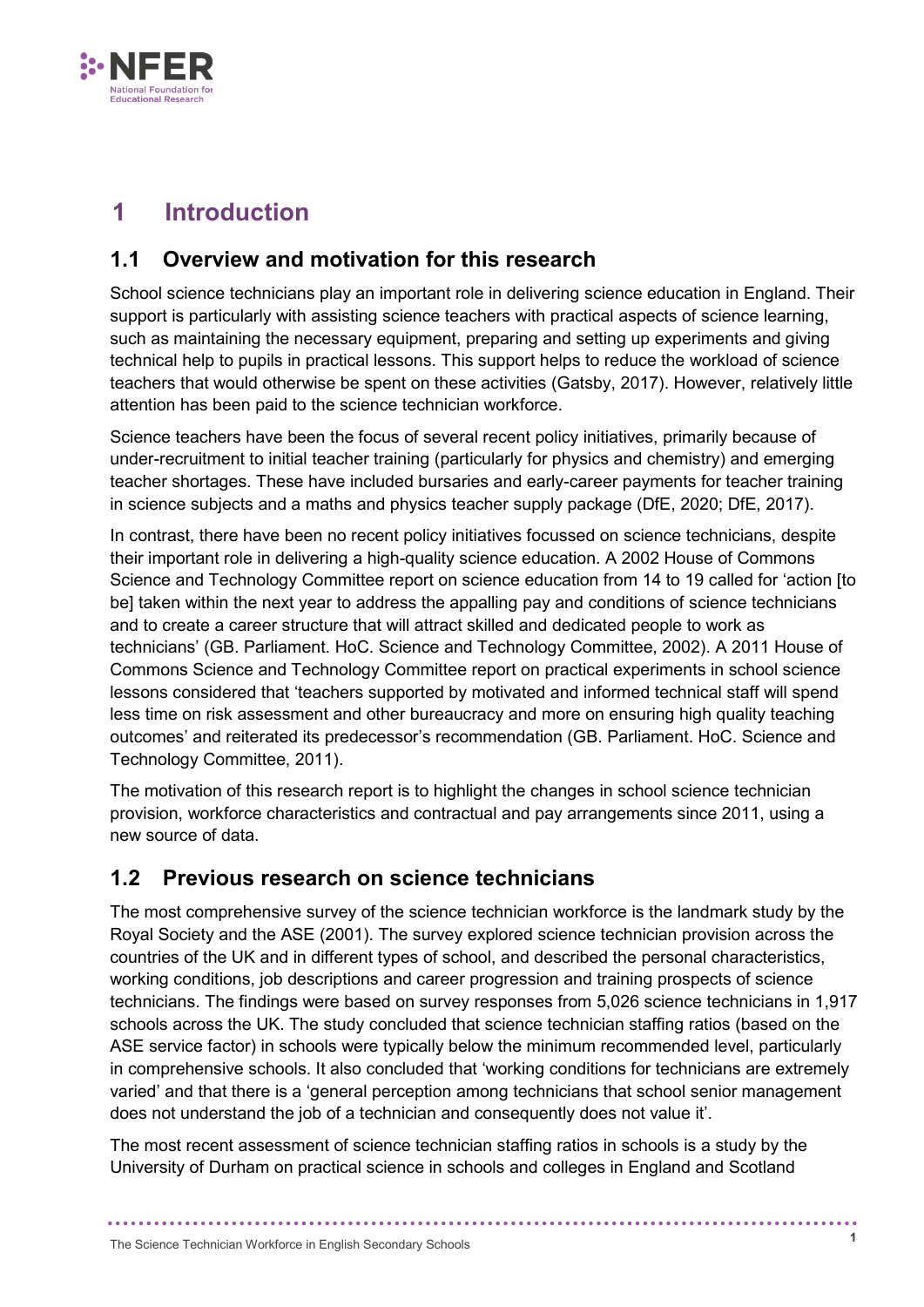

(Cramman *et al.*, 2019). The study found that the number of technicians employed and the ratio with pupils was lower in state schools in England compared to independent schools. The survey also provided information on science technicians' qualifications, subject specialisms, professional development, available practical science equipment and personal characteristics.

Several smaller-scale surveys of science technicians have also been conducted since 2001, including a 2016 survey by Preproom.org, a 2017 survey by the ASE and a 2019 Unison survey of school technicians (among whom 64 per cent were science technicians) (Galvin and Knight, 2016; Chandler-Grevatt, 2017; Unison, 2019). The ASE study of around 500 technicians, heads of science departments and science teachers, concluded that numbers of technicians in schools was decreasing despite increasing numbers of students on roll. A 2020 ASE survey of 472 science technicians found that over 80 per cent of science technicians had some concerns over an increased workload or changes to working practices, as they prepared to return to fully reopened schools and colleges in September 2020, after the school closures due to Covid-19 (ASE, 2020).

The important role of science technicians in delivering practical science education in the UK was highlighted in a 2017 study by the Gatsby Foundation (Gatsby, 2017). The research drew on findings from international visits and qualitative interviews, concluding that 'technicians underpin most of our 10 benchmarks [for good practical science]'. The international comparisons revealed that the UK has 'well above-average technician support by international standards', citing the examples of the United States, Germany and Finland where no school science technicians are usually employed. The report highlights that 'schools in countries that have no technicians have other ways of providing technical support', such as en-suite prep rooms for teachers and paying teachers extra for the time to prepare experiments. The qualitative interviews in the Gatsby research revealed 'unease at the difficulty in recruiting qualified and experienced technicians, the main reason being given as the low salary on offer'. Cost analysis concludes that reallocating preparation and support work from science teachers to science technicians results in cost savings for schools, suggesting that 'reducing technicians' contracted time is a false economy because it increases the load on teachers'.

# <span id="page-8-0"></span>**1.3 Methodology**

The aim of our analysis is to build on the themes of this previous research and provide an up-todate picture of the science technician workforce in England's secondary schools. The report is based on findings from analysis of data from the Department for Education's (DfE) School Workforce Census (SWC). The SWC is an annual snapshot data collection covering the employment records of all teaching and non-teaching staff employed in state-sector schools in England. The data has been collected every November since 2010.

The main focus of our research is data on school science technicians, which are classified in the SWC as school support staff. The SWC includes data on each staff member's role, which enables science technicians to be identified as distinct from other support staff, particularly from other technicians (e.g. IT technicians, art technicians). The SWC also includes data on each individual's school, contract and personal characteristics. SWC records for the same individual are linked from one year to the next using their name, date of birth and national insurance number (and teacher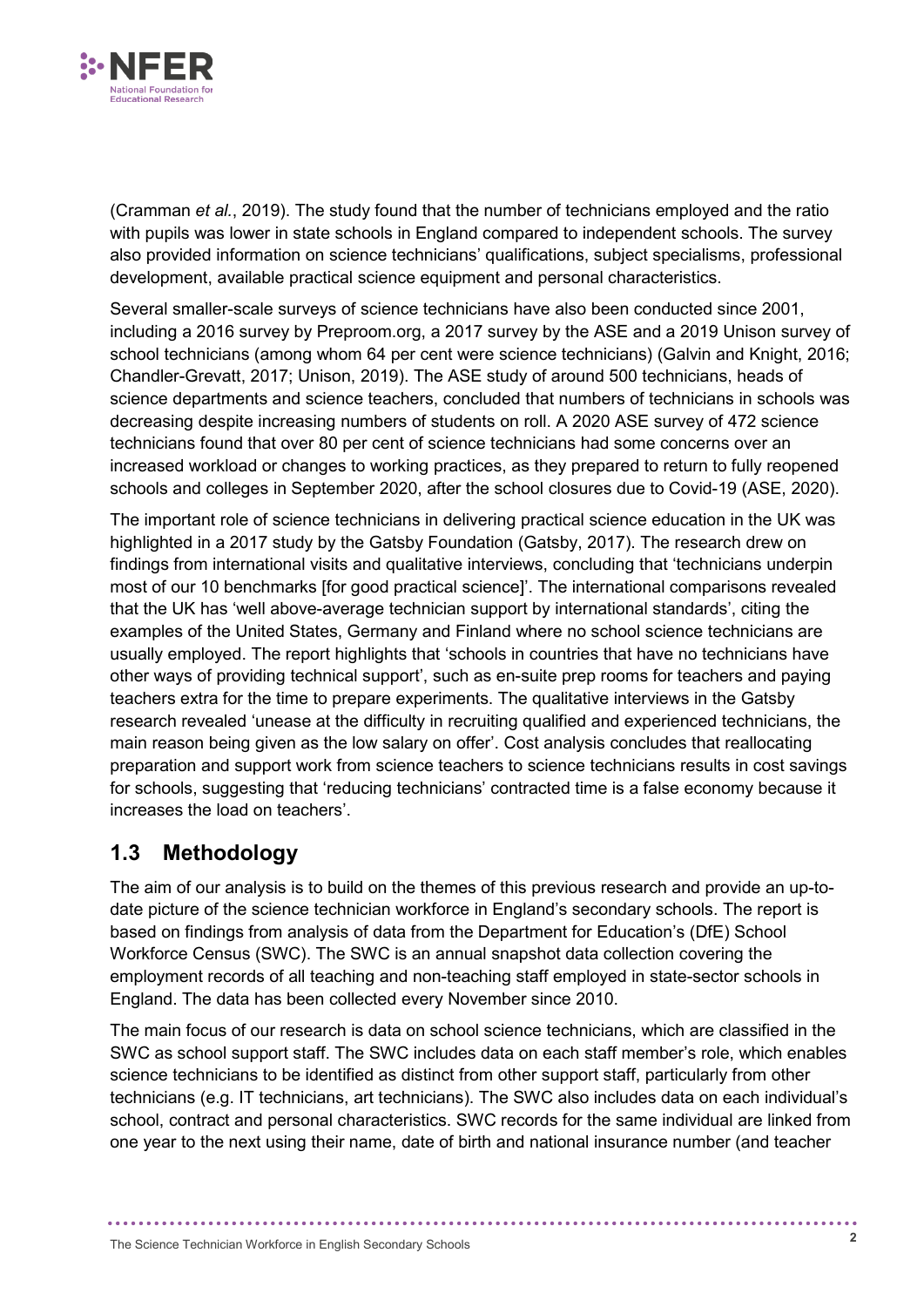

reference number, but only for teachers). This enables analysis of science technicians moving school and leaving employment in the state-funded education system.

We combine the data on science technicians with data on the numbers of science teachers, the number of pupils enrolled in the school and school characteristics. The data on science teachers also comes from the SWC, combining contract information and data on which subject each teacher teaches. In around one-third of secondary schools no subject data is collected for any teachers, due to the data collection methods. All of our analysis that uses the number of science teachers<sup>[1](#page-9-1)</sup> is therefore based on a subset of secondary schools. Data on the number of pupils enrolled in the school comes from the DfE's School Census and school characteristics come from DfE's Get Information About Schools database and Ofsted's school inspection outcomes data releases.

There are a number of limitations with the data that may affect the interpretation of the findings. These data quality issues, and our approach to dealing with them, are described in detail in Appendix A. The issues relate to missing or erroneous data and interpretation of cases where secondary schools report having no science technicians, despite having other support staff (including other types of technician) employed. Missing and erroneous data are difficult to verify and correct, but we have made our best endeavours to make reasonable adjustments and assumptions where necessary. As shown in Appendix A, the broad picture given by our findings is not particularly sensitive to what we assume about why some schools appear to have no science technicians, because the numbers of such schools is relatively low.

We also encountered and dealt with other data quality issues, including data from the 2010 SWC being excluded from our analysis as there were substantial amounts of missing data for the crucial full-time equivalent variable.

While these limitations mean that the figures reported should be treated with a degree of caution, we believe the findings remain of a similar or higher quality compared to previous surveys. The relative advantage of administrative data is that it is based on a census of all schools, and is therefore not based on inferring from a sample, which may or may not be representative of the population.

## <span id="page-9-0"></span>**1.4 Structure of this report**

-

Section 2 of this report presents data on the extent of science technician provision in secondary schools over time and in different types of secondary school. Section 3 describes the personal and contractual characteristics of the science technician workforce, including their pay. Section 4 presents findings on science technician retention and turnover. Section 5 draws together the key conclusions from the research findings.

<span id="page-9-1"></span><sup>1</sup> Defined as teachers who are recorded as teaching at least one timetabled session of biology, chemistry, physics or general science.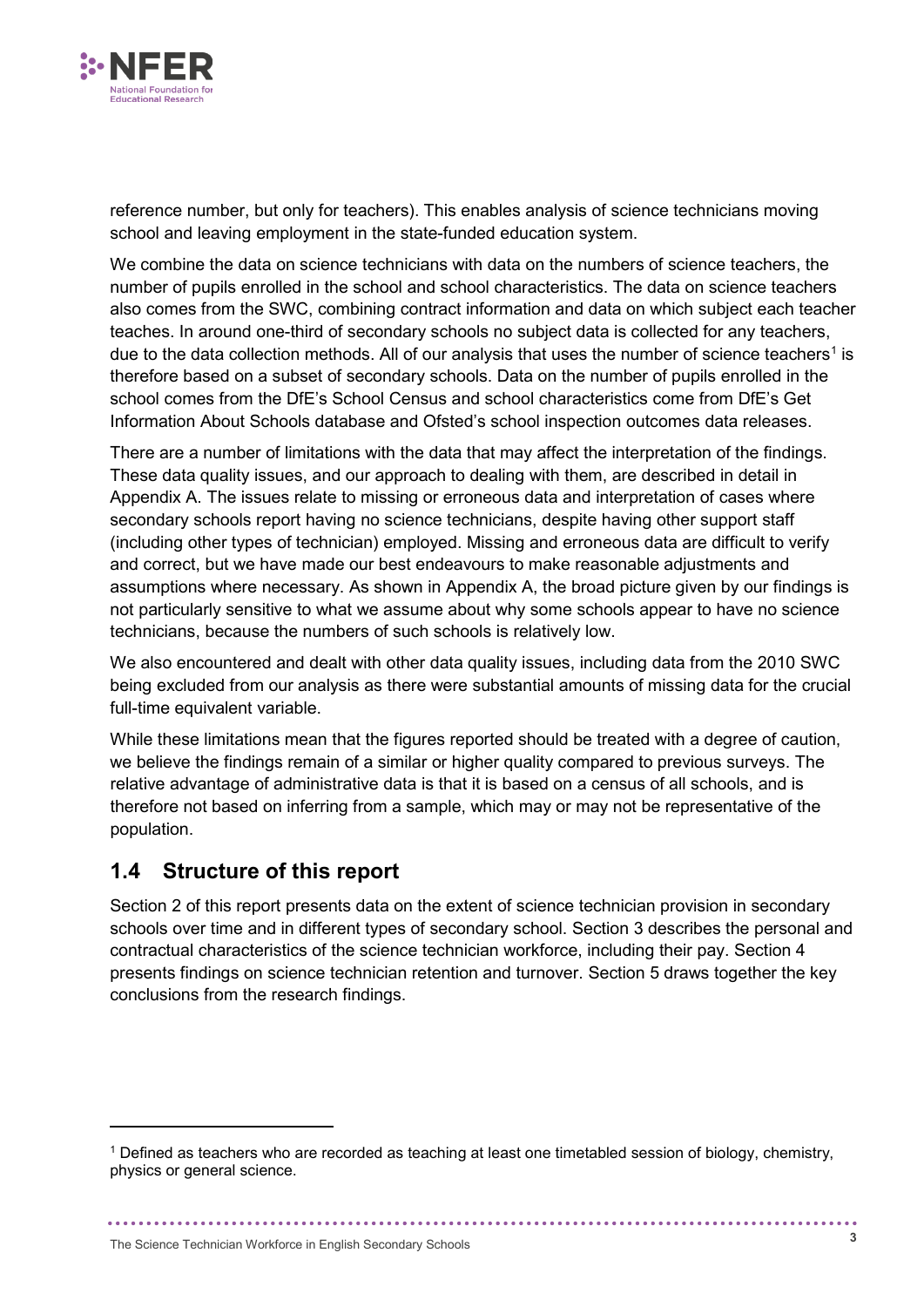

# <span id="page-10-0"></span>**2 Provision of school science technician support**

### **Key findings**

We estimate the size of the school science technician workforce and the extent of technician support technicians offer to secondary school science departments using a range of metrics. There is a clear set of consistent findings from the analysis about how science technician support in secondary schools has changed over time and varies between schools. Each of the measures shows that:

- the average level of science technician support across schools has fallen over time. The proportion of schools at or above the ASE's suggested minimum service factor threshold of 0.65 has fallen from 21 per cent of secondary schools in 2011/12 to 15 per cent in 2018/19.
- there is considerable variation in the level of science technician support across schools and at least part of this variation is explained by geographical region. Regions in the north of England have considerably lower levels of science technician support than in London and the south.
- there are some differences in the level of science technician support by school context: schools with less-deprived pupil intakes tend to have higher support ratios than schools with moredeprived pupil intakes and academies tend to have slightly higher support ratios than local authority maintained schools.

## <span id="page-10-1"></span>**2.1 Introduction**

One of the main focuses of the 2001 Royal Society and ASE science technician survey and the 2019 Durham study was to establish the extent of science technician support provided to secondary school science departments (Royal Society and ASE, 2001; Cramman *et al.*, 2019). The surveys used different ratio-based metrics to systematically measure the extent of technician support, which we adopt in our analysis.

We begin this section by considering the contextual factors that may be influencing changes in the demand for science technician provision in schools, before presenting data on the number of FTE science technicians per secondary school. We use these to estimate the total number of science technicians employed in England's state secondary schools.

While the number of FTE science technicians per school is straightforward to calculate, it does not take account of the size of the school (or science department), which is an important factor for determining the level of required support. We therefore focus on other metrics as better proxies for the extent of science technician support. Nonetheless, the Durham study found that 'there was a positive correlation between the Heads of Science's satisfaction with sufficiency of technical support and the number of FTE technicians within their school' suggesting that it remains somewhat useful as a metric of the extent of science technician support (Cramman *et al.*, 2019).

The rest of the section presents data on a number of more suitable metrics for assessing the level of science technician support in schools: the FTE number of technicians per science teacher, per 100 pupils, and the ASE's service factor. We explore how these metrics have changed over time and vary between schools of different types and in different contexts.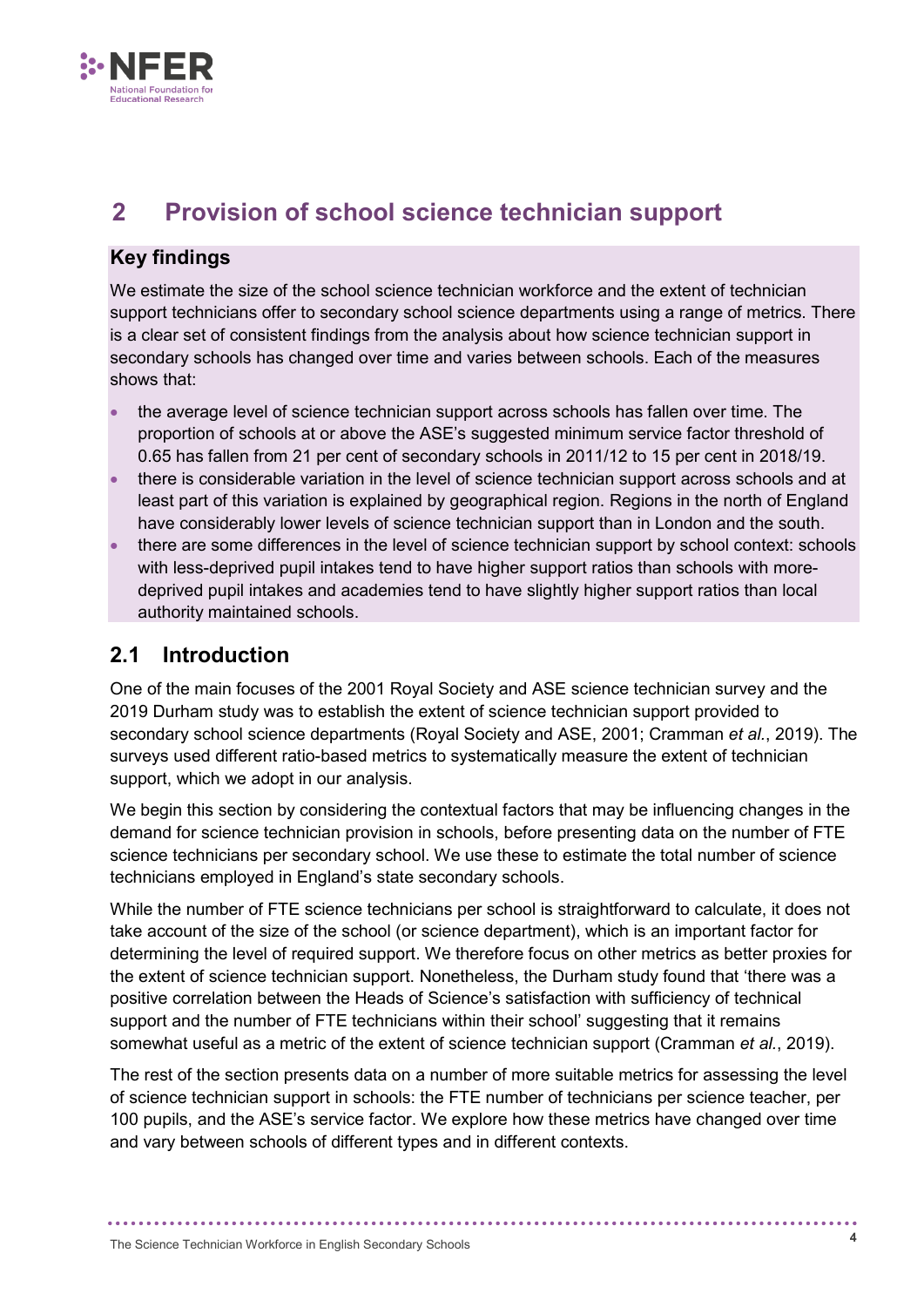

# <span id="page-11-0"></span>**2.2 Contextual factors influencing the demand for school science technician provision**

There are a number of policy and contextual changes over the period from 2011/12 to 2018/19 worth considering as potential drivers for the changes in science technician provision.

The first is the introduction of new GCSE and A level science qualifications in September 2016, which replaced controlled assessment of practical work with written exam questions. Exam boards were asked to specify a minimum number of practical activities that students must complete, with schools required to confirm that they enabled their students to do the full range of practical work and each student required to keep a record of their work (Ofqual, 2015). At least 15 per cent of the total GCSE exam marks would be allocated to questions that draw on students' practical experiences. While it is plausible that the lack of direct assessment of practical work in science lessons could have led to reduced demand for science technician support, the Durham practical science study found 'little evidence of systemic change in the amount of practical work occurring in school science lessons' between 2015 and 2017.

The second is the impact of schools' financial position on the ability to employ a full complement of science technicians. School finances have been squeezed between 2011/12 and 2018/19: the Institute for Fiscal Studies estimate that real-terms secondary school expenditure per pupil fell by 6.9 per cent during this period due to funding not keeping pace with increases in costs (Britton, *et al.*, 2019). Financial constraints may have influenced schools' decisions about how much science technician support the school could afford to provide.

The third is the growing strength of the wider labour market during the period 2011/12 (ONS, 2020). This may have led to more, and more attractive, employment opportunities being available elsewhere for potential science technicians. This may have made it more challenging for schools to recruit science technicians. During the same period there were signs of increasing science teacher shortages, particularly in physics and chemistry (Foster, 2019).

# <span id="page-11-1"></span>**2.3 Number of science technicians per secondary school**

Figure 1 shows the mean headcount number of science technicians per school (i.e. number of individuals) and the FTE number of science technicians per school over time. The data shows a clear downward trend in both measures of the number of technicians per school. The FTE number of science technicians per school has fallen from 2.05 in 2011/12 to 1.73 in 2018/19. This is a fall of 16 per cent over 8 years.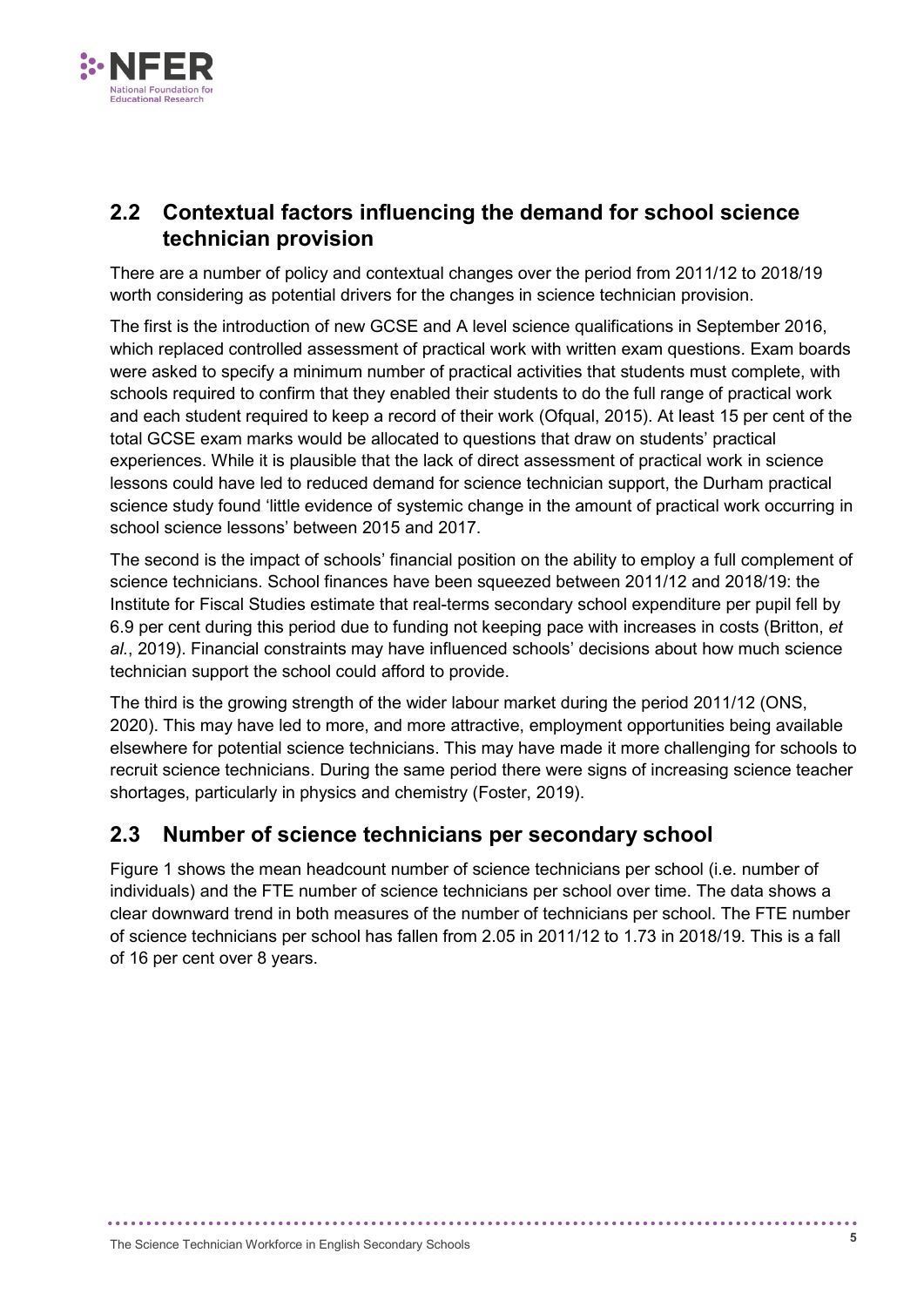



#### **Figure 1 Mean headcount and FTE number of science technicians per school**

Source: NFER analysis of SWC data.

The 2018 Durham study estimated that the FTE number of science technicians per English state school, among those who responded to their survey, was 2.5 in 2015, 2.6 in 2016 and 2.5 in 2017 (Cramman *et al.*, 2019). Our analysis finds that the average FTE number of science technicians per school is around 25 per cent lower than the Durham figures. This could be for a number of reasons, including missing data from the SWC affecting our estimates, an unrepresentative survey sample in the Durham study (although the report states that the 'school sample for state schools in England has been weighted by deprivation in order to make the sample nationally-representative'), or the inclusion of colleges in the Durham study, which would mean the underlying populations are different. Sensitivity analysis of different approaches to dealing with missing SWC data (see Appendix A) suggests that data quality issues with the SWC cannot alone explain the differences between the estimates in this report and those in the Durham study.

Despite the Durham study finding no decrease in average FTE technicians per school over the years of the study, Heads of Science surveyed in 2018 were more likely to report that they had experienced a decrease in science technician numbers (26 per cent) than an increase (3 per cent) between 2016 and 2017 (Cramman *et al.*, 2019). This is consistent with the SWC data, which shows a clear steady fall in technician numbers throughout that period.

Figure 2 shows that there is considerable variation between different schools in the size of the science technician workforce. Around 40 per cent of secondary schools in 2018/19 had less than one FTE and 11 per cent had more than 3 FTE technicians. The clear trend within the distribution between 2011/12 and 2018/19 is a reduction in the proportion of schools with an FTE of more than two science technicians and an increase in the proportion of schools with an FTE of less than one. This trend is consistent with the overall fall in the average FTE number of technicians per school.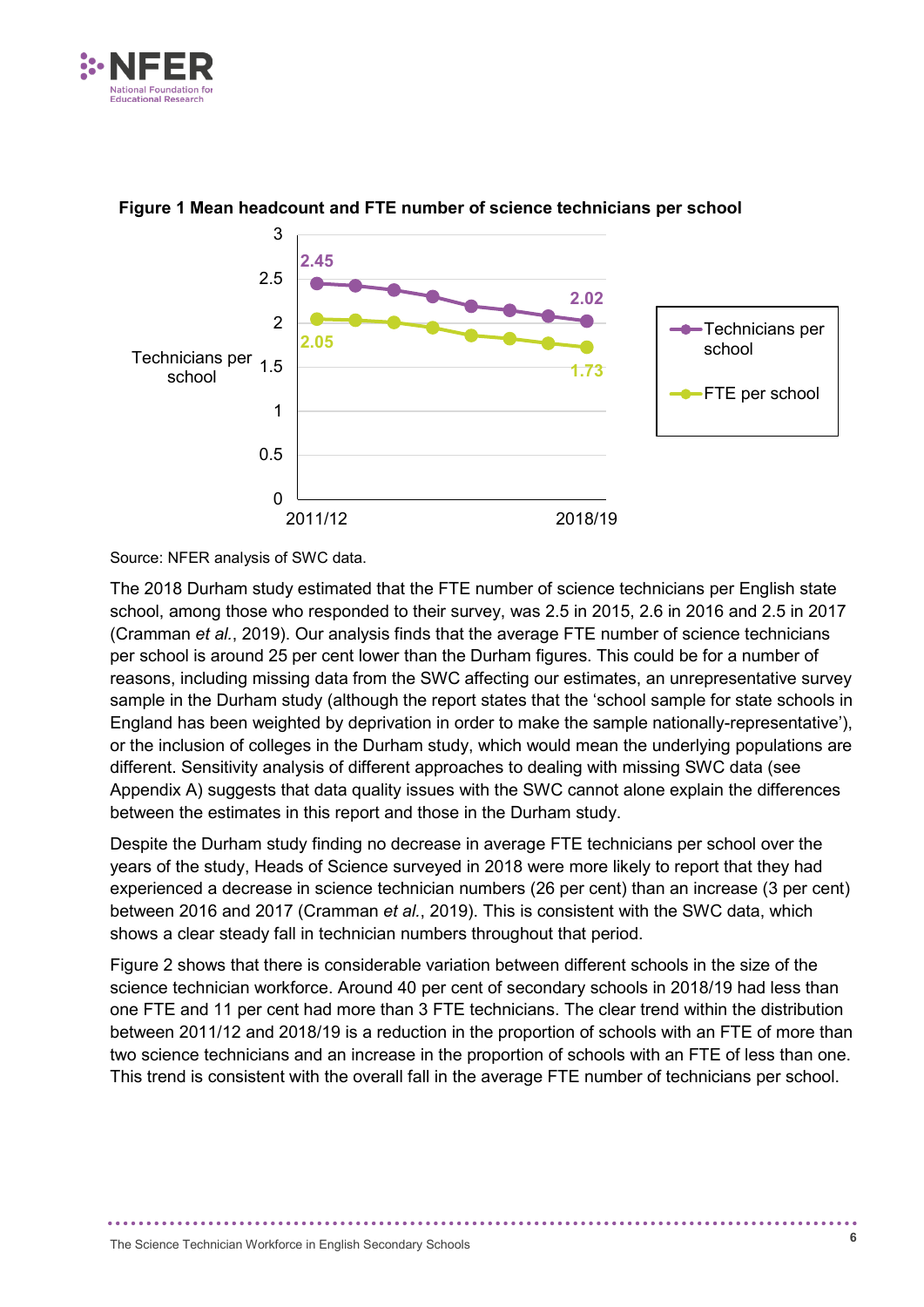



#### **Figure 2 Distribution of the number of science technicians per school**

Source: NFER analysis of SWC data.

# <span id="page-13-0"></span>**2.4 Estimated total number of science technicians in England**

We estimate the total number of science technicians in the English state sector over time by combining the estimates of the headcount and FTE number of science technicians per school with data on the number of state secondary schools in England. Figure 3 shows our estimates of total headcount and FTE number of science technicians. However, given the missing data issues with the SWC that we detail in Appendix A, it is challenging to reliably estimate the total number of science technicians in England's schools.

The data shows that the estimated overall number of science technicians fell over time between 2011/12 and 2018/19, a finding that is clear regardless of data quality issues. The estimated total FTE number of science technicians in England fell from around 6,700 in 2011/12 to around 6,000 in 2018/19, a fall of around 11 per cent. Our sensitivity analysis suggests that the true number of FTE science technicians is likely to be between 6,300 and 7,000 in 2011/12 and between 5,800 and 6,700 in 2018/19. The fall in the total number of science technicians is less steep than the fall in the number of technicians per school (16 per cent – as shown in Figure 1). This is because the number of state-funded secondary schools grew by 5.5 per cent between 2011/12 and 2018/19.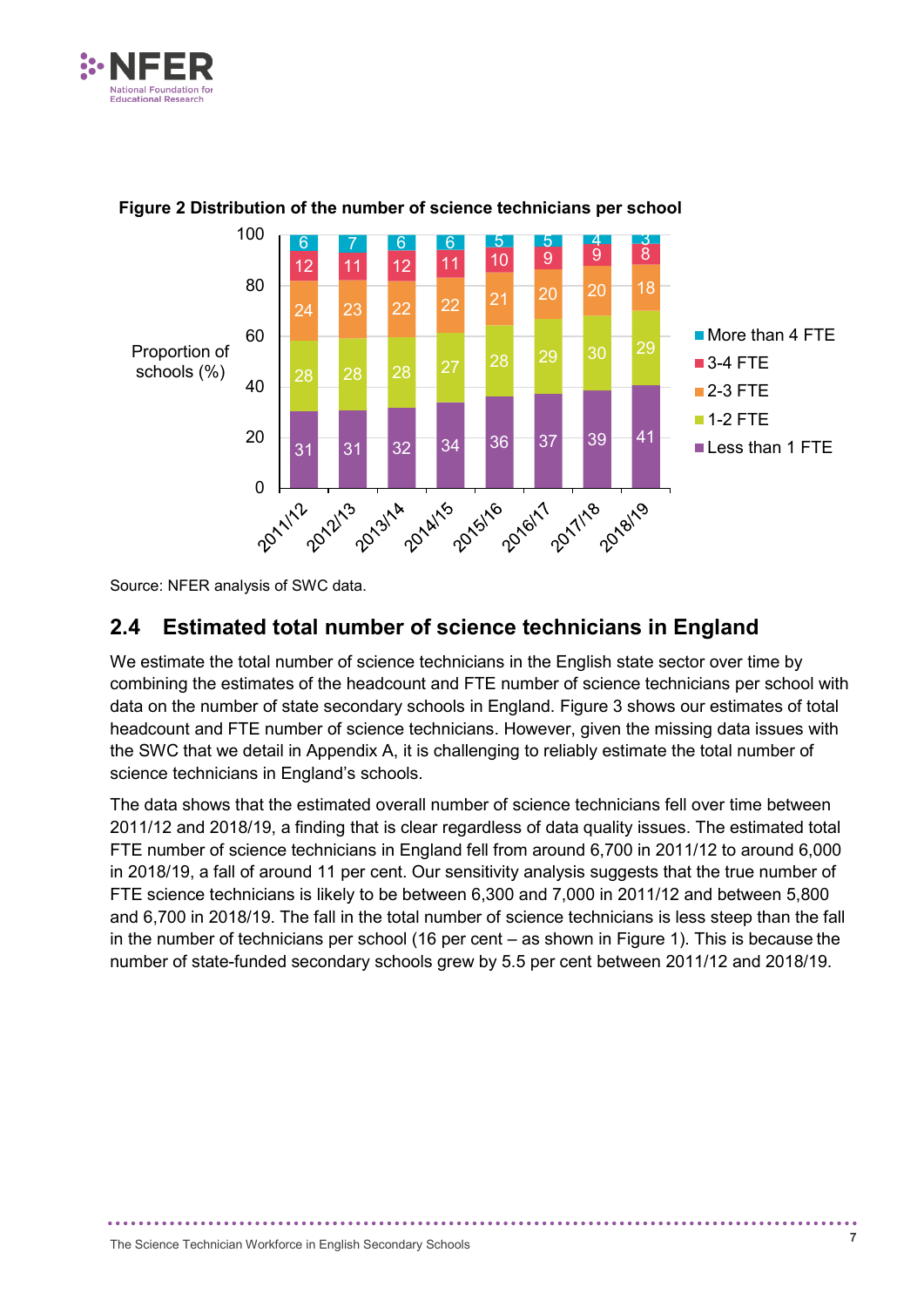



#### **Figure 3 Estimated total headcount and FTE science technicians in England**

Source: NFER analysis of SWC data and School Census data.

Figure 4 compares this trend in total science technician numbers with a variety of other relevant measures, relative to their level in 2011/12. The number of pupils in secondary schools fell between 2011/12 and 2013/14, but has been rising since then as larger cohorts have come through the education system. Secondary cohort sizes are forecast to continue rising until 2024. The overall number of science teaching hours in secondary schools have followed a similar pattern to pupil numbers, although have not risen quite as fast as pupil numbers since 2013/14. This would suggest that, all else equal, the demand for school science technician support has grown over time.

However, in contrast, the number of FTE school science technicians has fallen between 2011/12 and 2018/19 by around 11 per cent. Nonetheless, the fall has not been as steep as the fall in the overall FTE number of all types of school technician (including IT and art technicians, for example, as well as science technicians) in secondary schools, which has fallen by around 16 per cent over the same period. This implies that the number of non-science technicians has fallen by more than 16 per cent, suggesting that science technician numbers have fallen by less compared to other types of school technicians.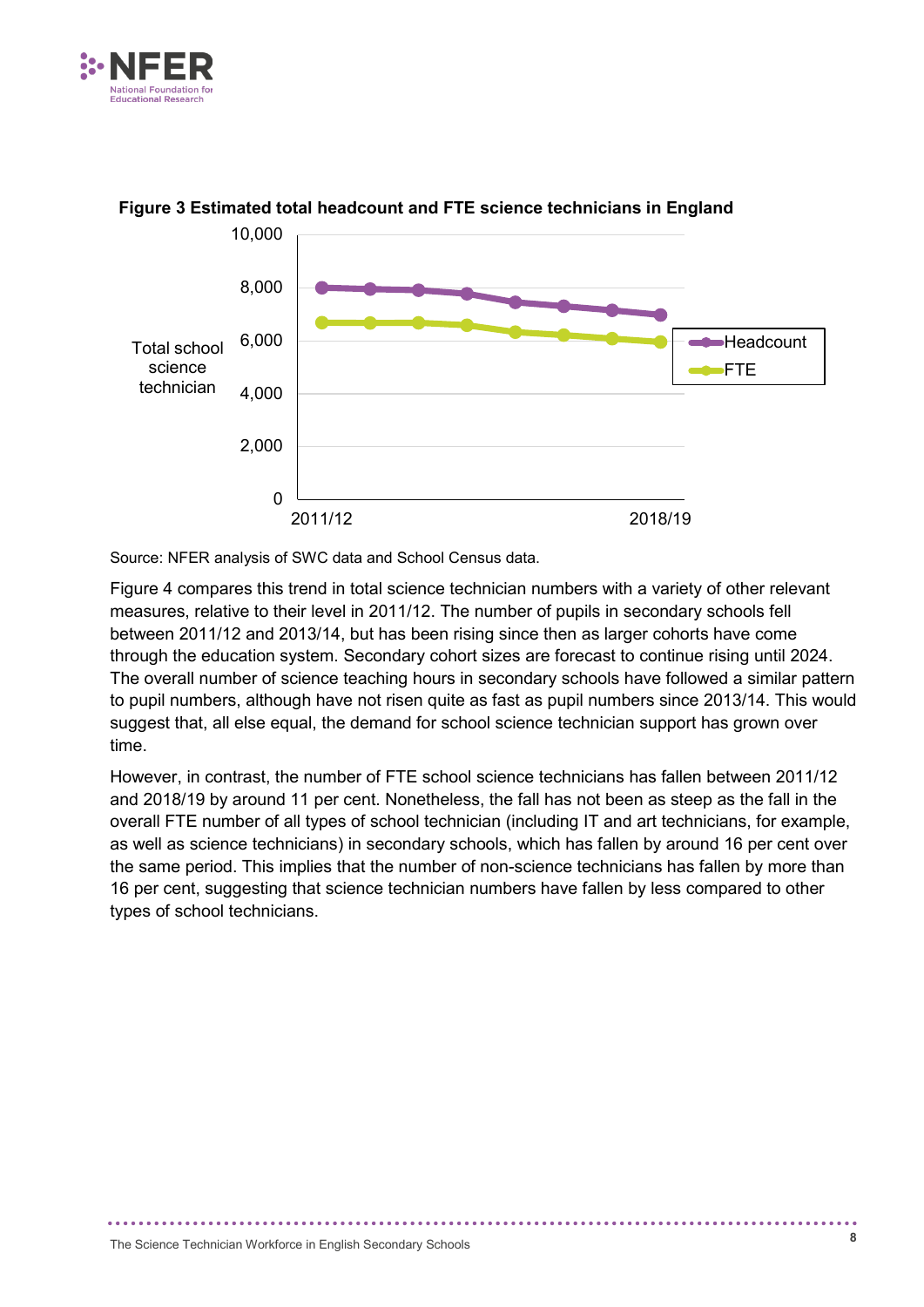



**Figure 4 Percentage change over time in science technicians, all technicians, science teaching hours, and secondary pupils compared to level in 2011/12**

Source: NFER analysis of SWC data and School Census data.

There are a range of possible explanations for why the number of science technicians has fallen at a greater rate in the last five years than secondary pupil numbers and science teaching hours. A key potential reason is a squeeze on school finances, leading to science technician redundancies or schools not replacing technicians who leave. The Institute for Fiscal Studies estimate that realterms secondary school expenditure per pupil fell by 6.9 per cent between 2011/12 and 2018/19, due to funding not keeping pace with increases in costs (Britton *et al*., 2019).

In the Durham practical science study, Heads of Science who reported a change in technician provision were asked to select the reasons for the change (Cramman *et al.*, 2019). Among the respondents from state schools in England who reported a decrease in the number of technicians, 46 per said the reasons were 'financial' and 21 per cent said they had decided 'not to recruit after the position became vacant'. This supports the hypothesis that reduced school funding is the main reason for the fall in the size of the technician workforce.

Two other potential reasons are staff shortages and reduced demand. First, schools may have wanted to employ more technicians but failed to attract suitable applicants, so had unfilled vacancies. The Durham study reported that 'across the three years of the study, between 9 and 11 per cent of respondents from English state schools indicated that there was at least one technician position unfilled within their school' (Cramman *et al.*, 2019). We have no available evidence on whether this was higher than in earlier years, and therefore a potential explanation of the downward trend in technician numbers. It is also unclear whether these were positions where attempts to fill it had failed or that were in the process of being filled. However, qualitative interviews with Heads of Science in the Gatsby study of practical science 'reveal unease at the difficulty in recruiting qualified and experienced technicians, the main reason being given as the low salary on offer' (Gatsby, 2017).

.............................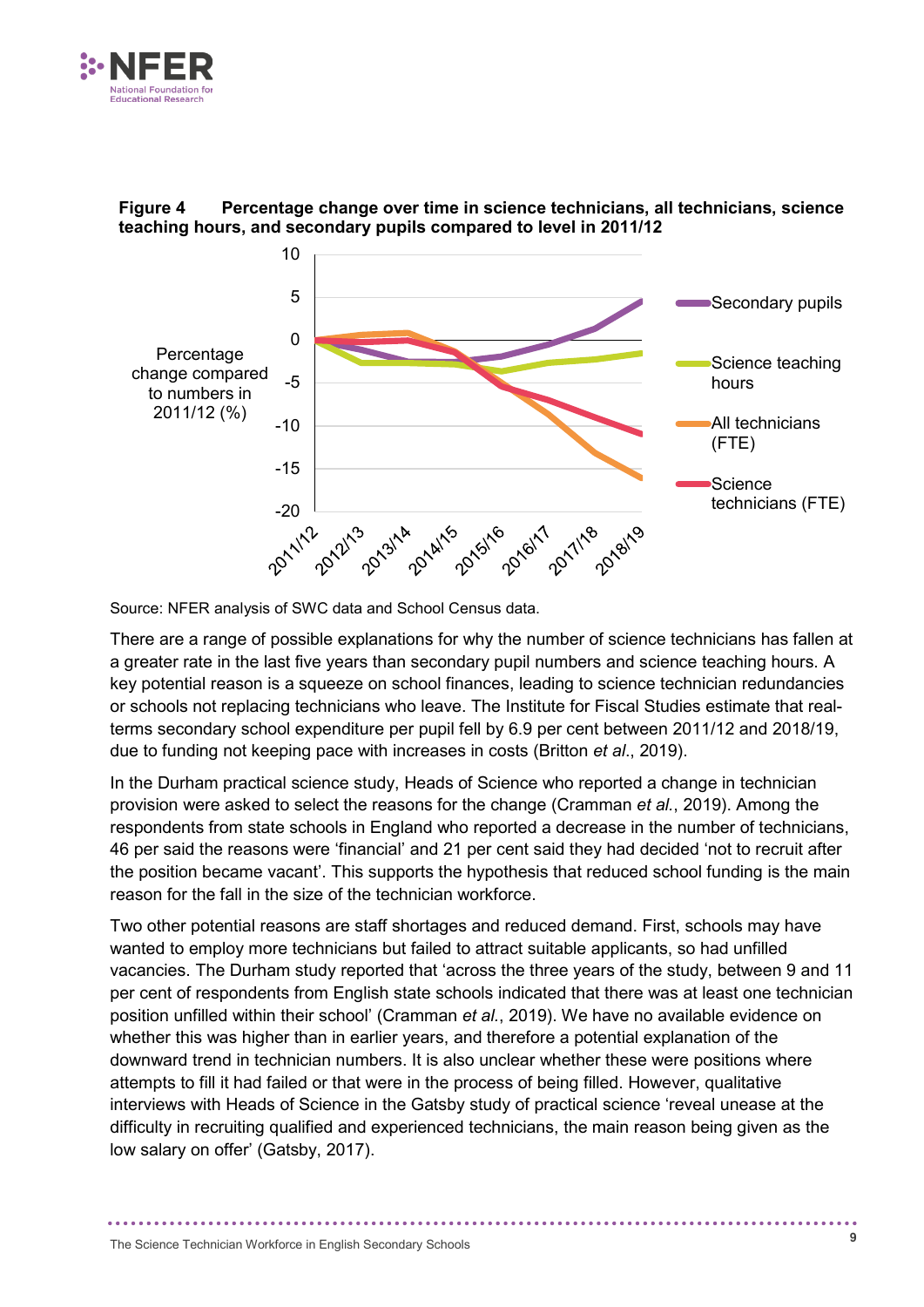

Second, changes to the science curriculum and/ or exam specifications may have affected the amount of practical science in science lessons, and therefore the amount of science technician support required. Ofqual and awarding organisations hoped that new science GCSEs and A levels, which were introduced from September 2016, would increase the amount and variety of practical science occurring in science lessons. However, others had concerns that the removal of controlled practical assessments from exam specifications would lead to a reduction in practical work in schools. The Durham practical science study found 'little evidence of systemic change in the amount of practical work occurring in school science lessons' between 2015 and 2017 (Cramman *et al.*, 2019). This explanation therefore seems not to be able to explain the fall in technician numbers during this period.

Overall, the reduction in real-terms school funding seems to be the most plausible explanation for why the number of science technicians in English state secondary schools has fallen steadily between 2011/12 and 2018/19. However, we do not have sufficient evidence to rule out other explanations.

# <span id="page-16-0"></span>**2.5 Science technician support in schools**

Measuring the extent of the support school science technicians provide to science teachers is challenging because effective technician support comes in a variety of forms that are impossible to capture in measures derived from administrative data. These include, but are not limited to, technician's subject knowledge, expertise, experience, communication skills and motivation. Using the amount of contracted science technician time relative to proxies of the demand for technician support is therefore very much an approximation for the richness of support that science technicians may or may not offer in individual schools. Nonetheless, the use of such metrics to make a broad assessments and comparisons of the extent of science technician support is well established in schools and in policy.

We present data on several metrics of school science technician support estimated from the SWC, which are set out in Table 1. We analyse how their averages and distributions have changed over time between [2](#page-16-1)011/12 and 2018/19 and how they vary by region, school deprivation<sup>2</sup>, Ofsted rating and school type (academies or local authority maintained schools).

-

<span id="page-16-1"></span><sup>&</sup>lt;sup>2</sup> Measured by quintiles of the proportion of pupils eligible for free school meals.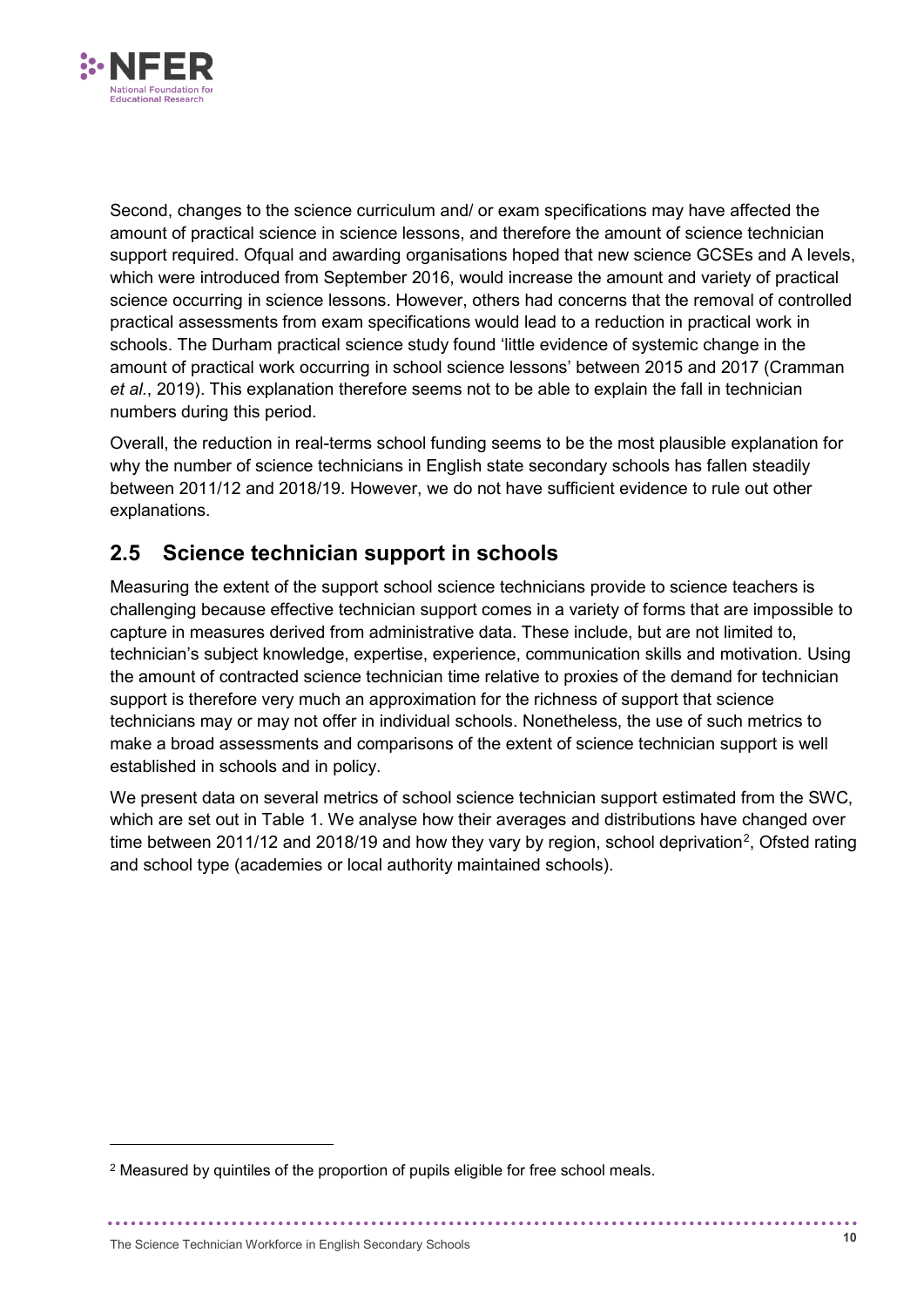

| <b>Metric</b>                         | <b>Definition</b>                                                                                                 | Source/notes                                                                          |
|---------------------------------------|-------------------------------------------------------------------------------------------------------------------|---------------------------------------------------------------------------------------|
| Science technicians<br>per school     | FTE science technicians in the school                                                                             | Source: SWC.                                                                          |
| Science technicians<br>per 100 pupils | FTE science technicians in the school<br>/ headcount of pupils age 11-18                                          | Source: SWC, School Census.                                                           |
| Science technicians                   | FTE science technicians in the school                                                                             | Source: SWC.                                                                          |
| per science teacher                   | / FTE science teachers in the school                                                                              | Only includes schools that<br>provided timetable data on<br>teachers' subjects taught |
| Service factor                        | Total science technician hours per<br>week in the school / Total science<br>teaching hours per week in the school | Source: SWC.                                                                          |
|                                       |                                                                                                                   | Only includes schools that<br>provided timetable data on<br>teachers' subjects taught |
|                                       |                                                                                                                   | See ASE (2019) for details on<br>how the service factor is<br>calculated.             |
| Service factor<br>threshold           | Is the service factor (as defined<br>above) at or higher than 0.65?                                               | As above. Thresholds set out<br>in Royal Society and ASE<br>(2002).                   |

#### **Table 1 Definitions of school science technician support ratios**

Each measure has strengths and limitations for measuring science technician support, which should be considered when interpreting the findings:

- The number of FTE science technicians per 100 pupils was established as a ratio for benchmarking by the National Science Advisers' and Inspectors' Group (Royal Society and ASE, 2001). While relatively straightforward to calculate, it does not account for differences in the amount of science teaching across schools, due to timetabled instruction time for science and/or science curriculum options at key stages 4 and 5.
- The number of FTE science technicians per science teacher is a preferable ratio as it better reflects the amount of science teaching technicians are supporting. However, it may not be comparable across schools if the teaching load per teacher differs across schools.
- The service factor was established as a ratio for benchmarking by the ASE. While it is more complex to calculate, it is the best approximation of the required technician support. It is a recognised benchmark used by schools, so is our preferred measure.
- The minimum service factor threshold of 0.65 was suggested by the Royal Society and ASE (2002) as representing 'the minimum necessary to provide adequate technical support to a science department'. Like any threshold it is somewhat arbitrary, but is taken to represent a rough indicator of a level of effective support.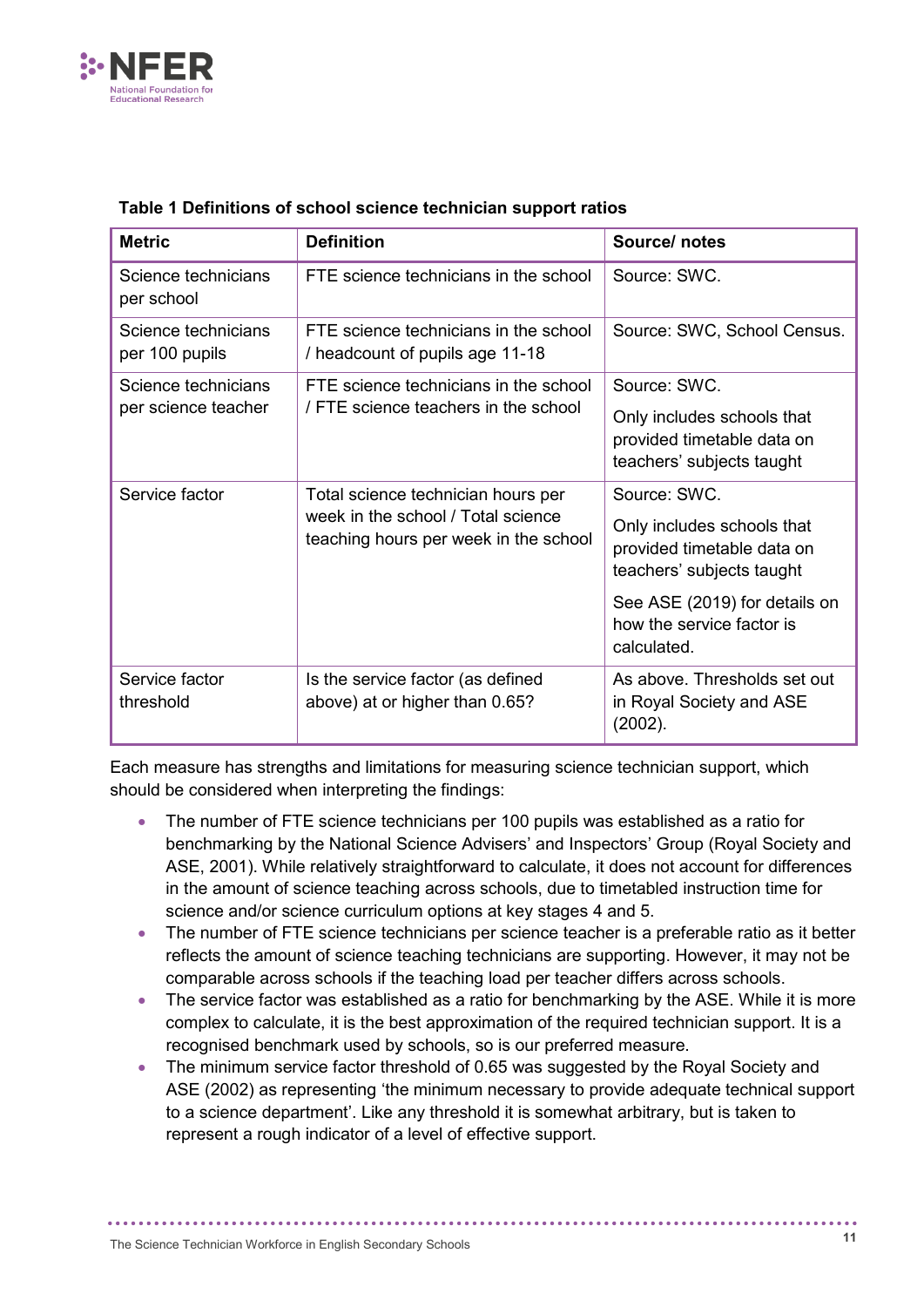

#### <span id="page-18-0"></span>2.5.1 Overall technician support ratios

#### 2.5.1.1 Science technicians per 100 pupils and per science teacher

Figure 5 shows how the first two ratios – number of FTE science technicians per 100 pupils and number of FTE science technicians per science teacher – have changed over time. We present data on the median school, which is the middle school in the distribution, and the  $25<sup>th</sup>$  and  $75<sup>th</sup>$ percentiles (quartiles), which are the schools at the top and bottom quarters in the distribution. We present the median and quartiles as they are less sensitive to extreme values, which are likely to be influenced by measurement error.

#### **Figure 5 Number of science technicians per 100 pupils and science technicians per science teacher**



Source: NFER analysis of SWC data and School Census data.

The data shows that, as for the number of FTE technicians per school, both these support ratios have fallen steadily over time between 2011/12 and 2018/19. The median number of FTE science technicians per 100 pupils has fallen by 13 per cent, from 0.21 in 2011/12 to 0.18 in 2018/19. The Durham practical science study reported that the average number of FTE science technicians per 100 pupils was 0.24 in 2015, 0.26 in 2016 and 0.23 in 2017. This is again higher than indicated by the SWC data, which could be due to a number of different reasons.

The Royal Society and ASE science technician survey report (2001) cites that a 1994 NSAIG report had calculated that average number of FTE science technicians per 100 pupils to be 0.29 in 11-16 comprehensive schools (i.e. all state schools, except grammars) and 0.30 in 11-18 comprehensive schools. The SWC data suggests that the level is substantially lower than that now.

The Royal Society and ASE report (2001) also shows data from its own 2000 survey showing that the number of pupils per FTE science technician (the inverse of the ratios presented here) was 470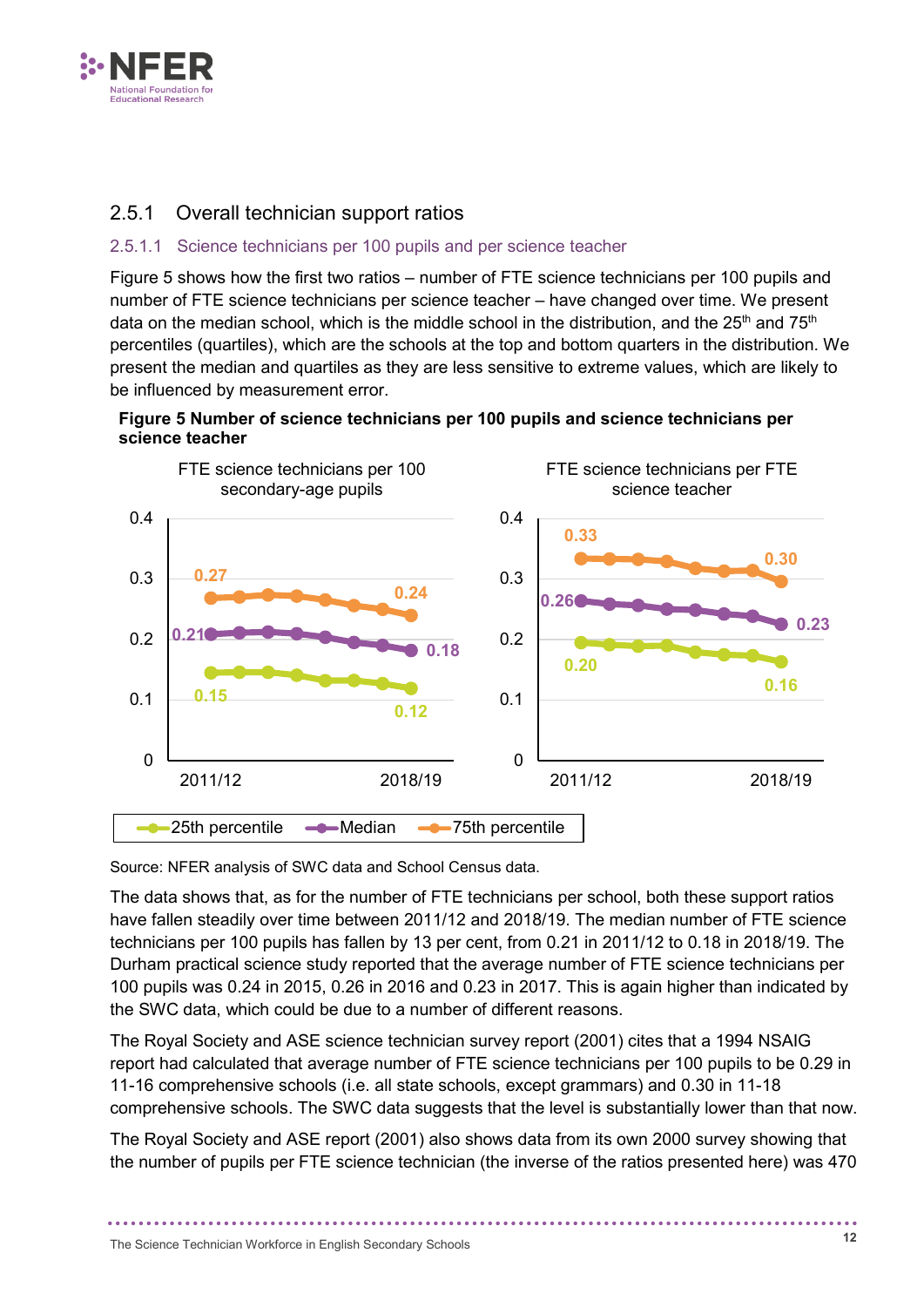

in comprehensive schools in England and Wales. The SWC data implies that the number of pupils per FTE technician in 2011/12 was around 480, which is a similar level to the 2000 survey, rising to 550 pupils per FTE technician in 2018/19. The ten years between 2000 and 2010 were characterised by substantial increases to secondary school budgets, which may have enabled schools to maintain their levels of science technician provision throughout that period.

The SWC data shows that the median number of FTE science technicians per science teacher has fallen by 15 per cent, from 0.26 in 2011/12 to 0.23 in 2018/19.

#### 2.5.1.2 Science technician service factor

Figure 6 shows how the science technician service factor and the proportion of schools with a service factor of 0.65 or above have changed over time. The data shows that the median service factor has also fallen by 13 per cent between 2011/12 and 2018/19, from 0.46 to 0.40.





Source: NFER analysis of SWC data.

This fall has translated into fewer schools meeting the ASE's suggested minimum service factor threshold level of 0.65. The SWC data suggests that while 21 per cent of secondary schools were at or above the threshold in 2011/12, the proportion has fallen to 15 per cent in 2018/19.

The Royal Society and ASE science technician survey report (2001) estimates that the median service factor in comprehensives schools in England in 2000 was 0.49, with lower and upper quartile values of 0.39 and 0.58 respectively. The SWC data suggests that the service factor has fallen a little since that survey, but not substantially. Again, rising secondary school budgets between 2000 and 2010 may have enabled schools to maintain their science technician service factor throughout that period.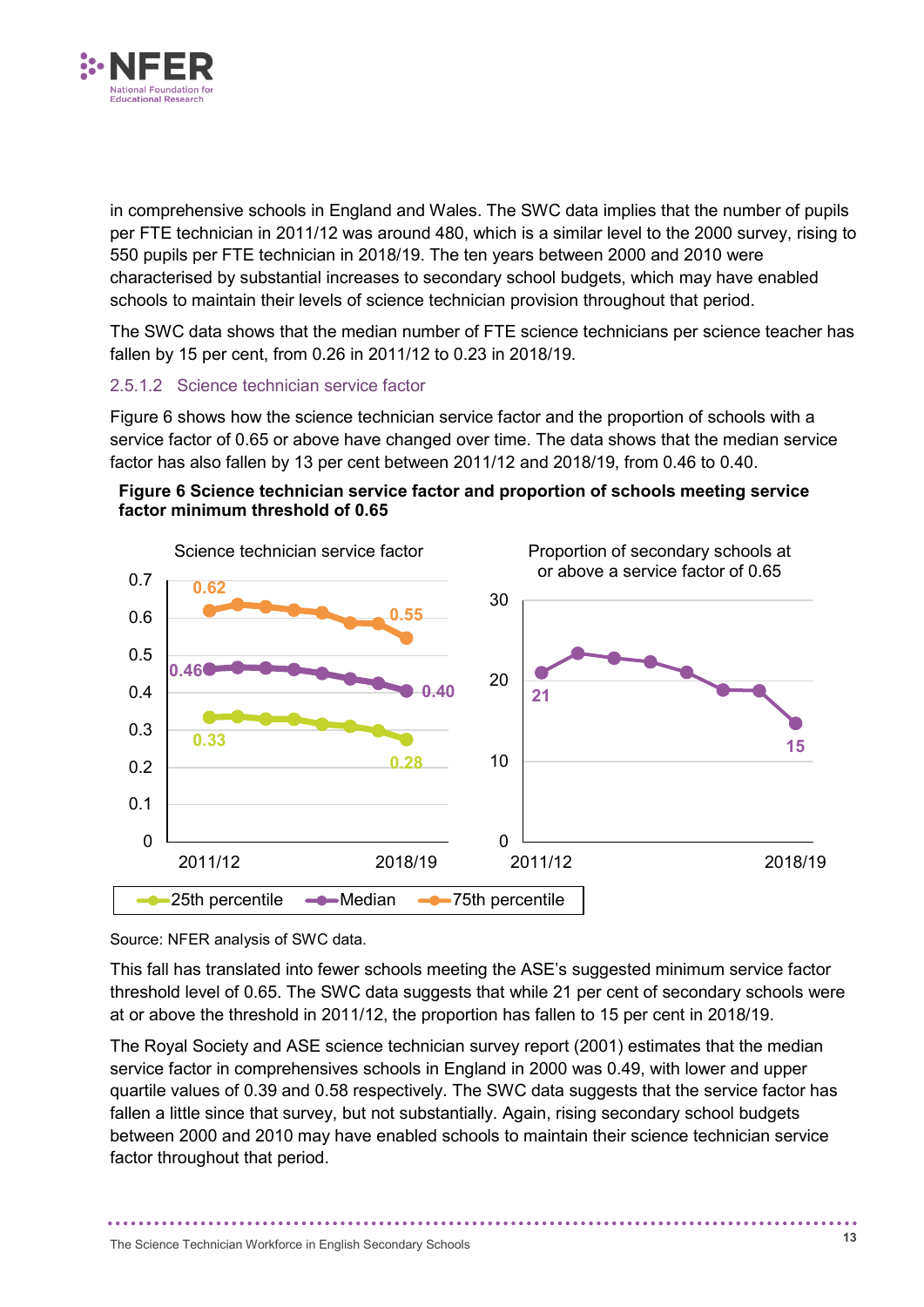

#### <span id="page-20-0"></span>2.5.2 Variation between schools

As suggested by the large gaps between the  $25<sup>th</sup>$  and  $75<sup>th</sup>$  percentiles in the ratio figures above, there is considerable variation in support ratios between schools. At least some of this variation is likely to be explained by specific school characteristics. We explore the variation by three key characteristics: region, school deprivation level and school type.

Figure 7 shows the median values of the three technician support ratios, plus the proportion of schools above a service factor of 0.65, for schools in different regions of England in 2018/19. The data shows that there is considerable variation by region and that, while there are some slight variations in the pattern for different measures, the variation is primarily on a north-south axis. London and regions in the south have higher support ratios on average than schools in the midlands, which in turn have higher average ratios than schools in northern regions. The data does not explain why this might be the case, but one possible explanation is that there may be a greater availability of people with the necessary qualifications and skills in London and the south of England. Another speculative explanation is that science teachers in higher-wage areas, such as London and the south of England, have more financially attractive options outside of being a science teacher and greater levels of science technician support could be being used to help retain them.

Figure 8 shows the variation in the same technician support metrics by school deprivation level (measured by quintiles of the proportion of pupils eligible for free school meals (FSM)) and school type. The data shows that schools with less-deprived pupil intakes tend to have a higher average level of technician support than schools with more-deprived pupil intakes. It also shows that academies tend to have a slightly higher average level of technician support compared to local authority (LA) maintained schools. The data cannot explain why these differences exist, but could be due to the relative attractiveness of working in these different schools and/or the financial situation these different schools are in.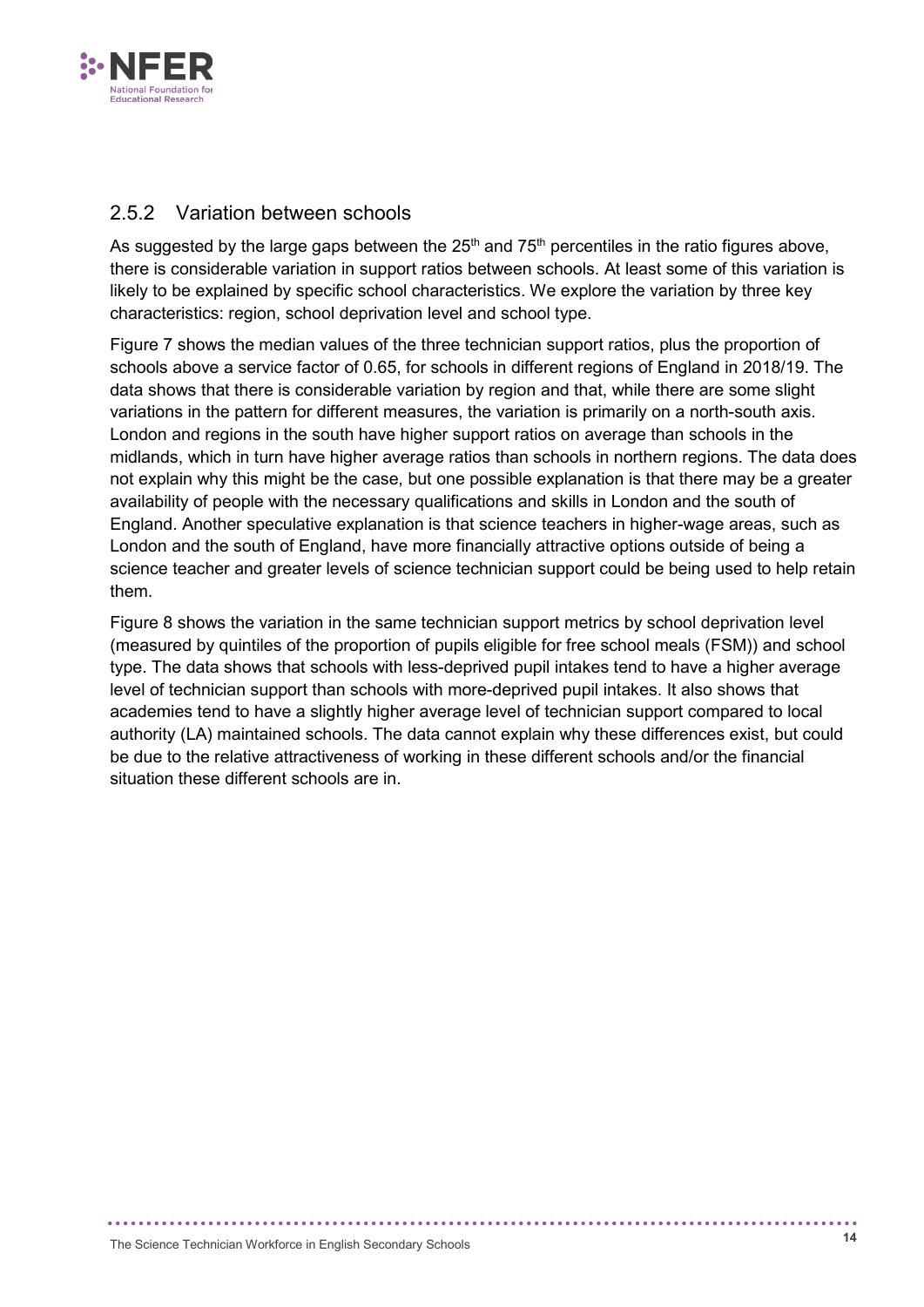

#### **Figure 7 Regional variation in science technician support ratios, 2018/19**



Source: NFER analysis of SWC data and School Census data.

Note: regions ordered by their level of science technician service factor.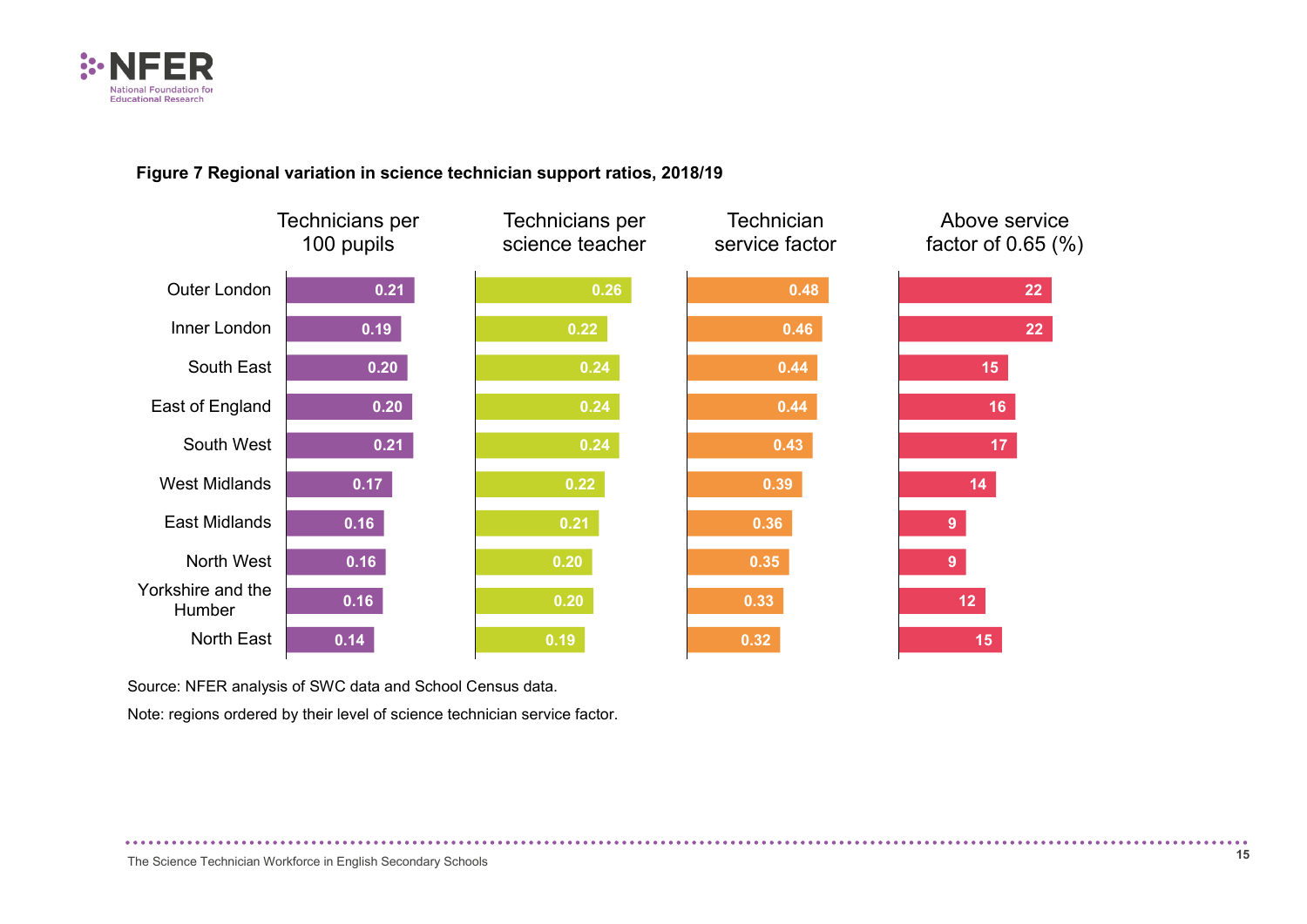

#### **Figure 8 Variation in science technician support ratios by level of pupil disadvantage and school type, 2018/19**



Source: NFER analysis of SWC data and School Census data.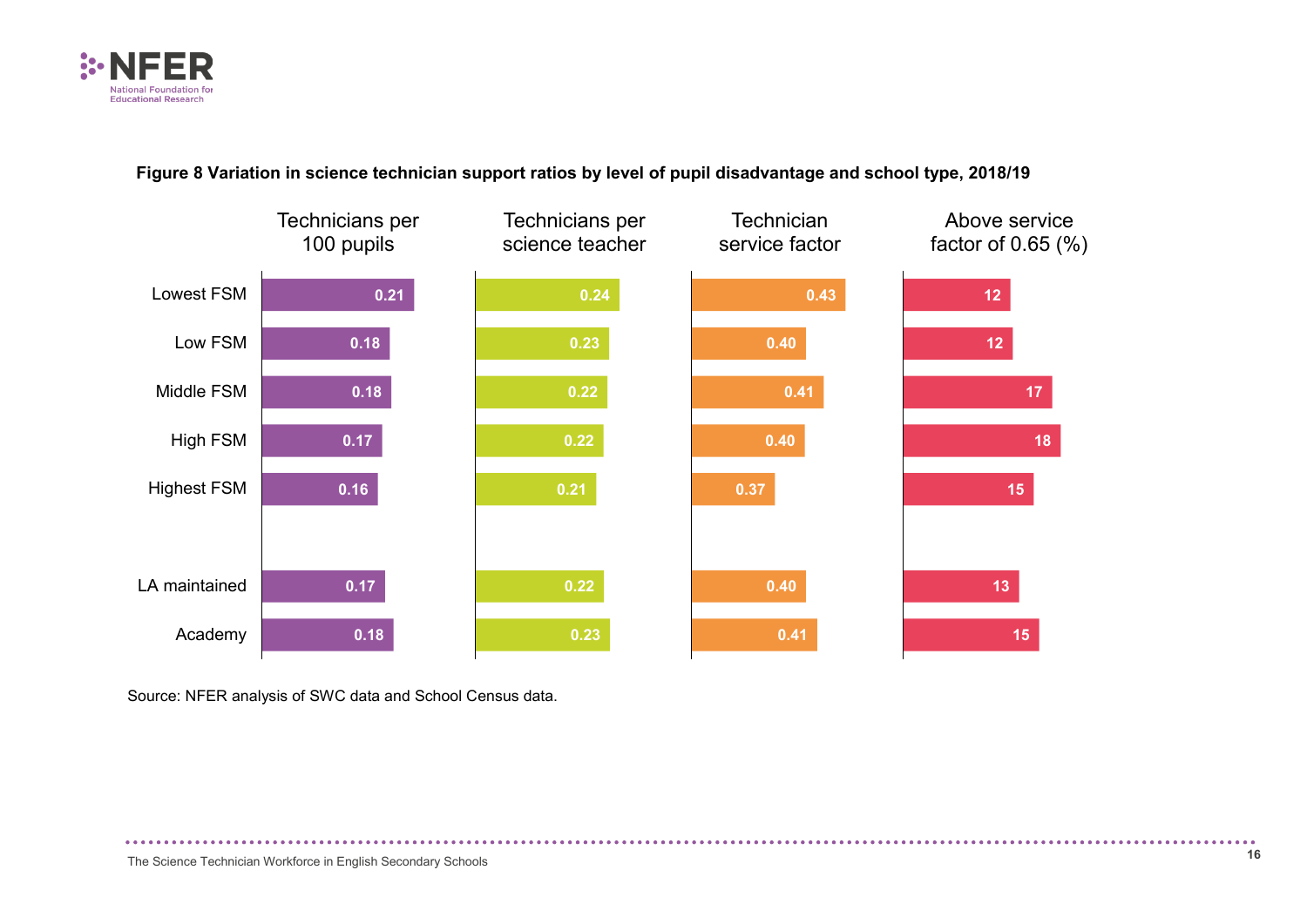

# <span id="page-23-0"></span>**3 Characteristics of the science technician workforce**

### **Key findings**

The SWC data confirms findings from other surveys that the school science technician workforce is around three-quarters female and three-quarters aged over 40 in 2018/19. Around half of school science technicians work part-time, although nearly half of those who work part-time work at least four days per week. Most of the school science technician workforce is employed on a term-time only basis, which comes with a significantly lower salary compared to a full-year contract. This salary difference by contract period is larger than that due to a science technician's experience level.

School science technician pay has been flat in real-terms – in other words pay has risen at roughly the same rate as the rate of inflation. The starting salary of a newly-qualified teacher is 40 per cent higher than the salary of the average science technician of around £17,000. Technician pay is higher in London than in the rest of the country, as it is for teachers, but unlike for teachers, technician pay is not regulated to be higher in London.

In 2011, the House of Commons Science and Technology Committee described the pay and conditions of science technicians as 'appalling' and called for the creation of 'a career structure that will attract skilled and dedicated people to work as technicians'. Our findings suggest there has been no significant improvement in the pay and employment conditions of school science technicians in the nine years since this report was published.

This section describes the characteristics of the school science technician workforce in statefunded secondary schools in England, and how they have changed over time. It includes analysis of science technicians' personal characteristics, such as age and gender, contract characteristics and their pay.

# <span id="page-23-1"></span>**3.1 Age and gender**

Figure 9 shows the age distribution of school science technicians in 2011/12 and 2018/19. The science technician workforce is skewed towards older age groups, with only around 10 per cent aged under 30 and around three quarters aged over 40 and around half aged over 50. This is in stark contrast to the age profile of teachers, 21 per cent of whom are under 30 and just under half over 40 and 18 per cent over 50.

Between 2011/12 and 2018/19, the proportion of science technicians older than 50 and older than 60 has increased slightly, while the proportion in their 40s has fallen. This may be due schools downsizing their technician staffing through natural turnover, while the technicians who are retained get older. These patterns represent a continuation of a previous trend: the Royal Society and ASE science technician survey (2001) reports that only four per cent of respondents were age over 60. The same report also reported a lower proportion of technicians aged in their 50s (30 per cent) and a higher proportion of technicians in their 40s (39 per cent).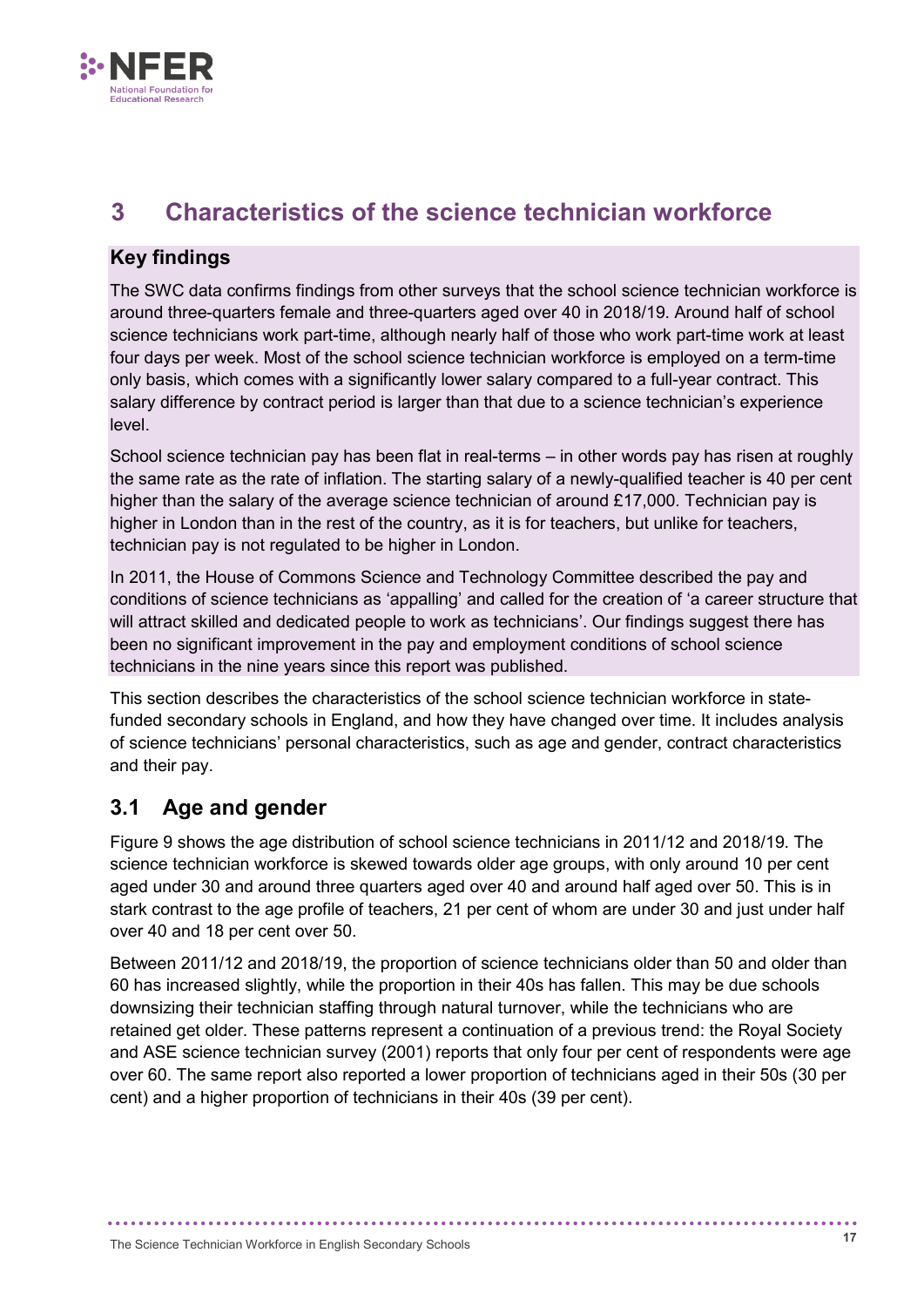



#### **Figure 9 Age distribution of science technicians, 2011/12 and 2018/19**

Source: NFER analysis of SWC data.

The school science technician workforce has been majority-female for a long time. The Royal Society and ASE science technician survey (2001) reports that respondents to the 2000 survey were 75 per cent female. The SWC data indicates that 75 per cent of science technicians in both 2011/12 and 2018/19, showing that there has been no change in the gender balance in at least two decades.

Figure 10 shows how the proportion of science technicians who are female varies by age. There is an even gender balance among technicians in their twenties, while in older age groups the proportion is skewed towards more female technicians.



**Figure 10 Gender distribution of science technicians by age group, 2018/19**

Source: NFER analysis of SWC data.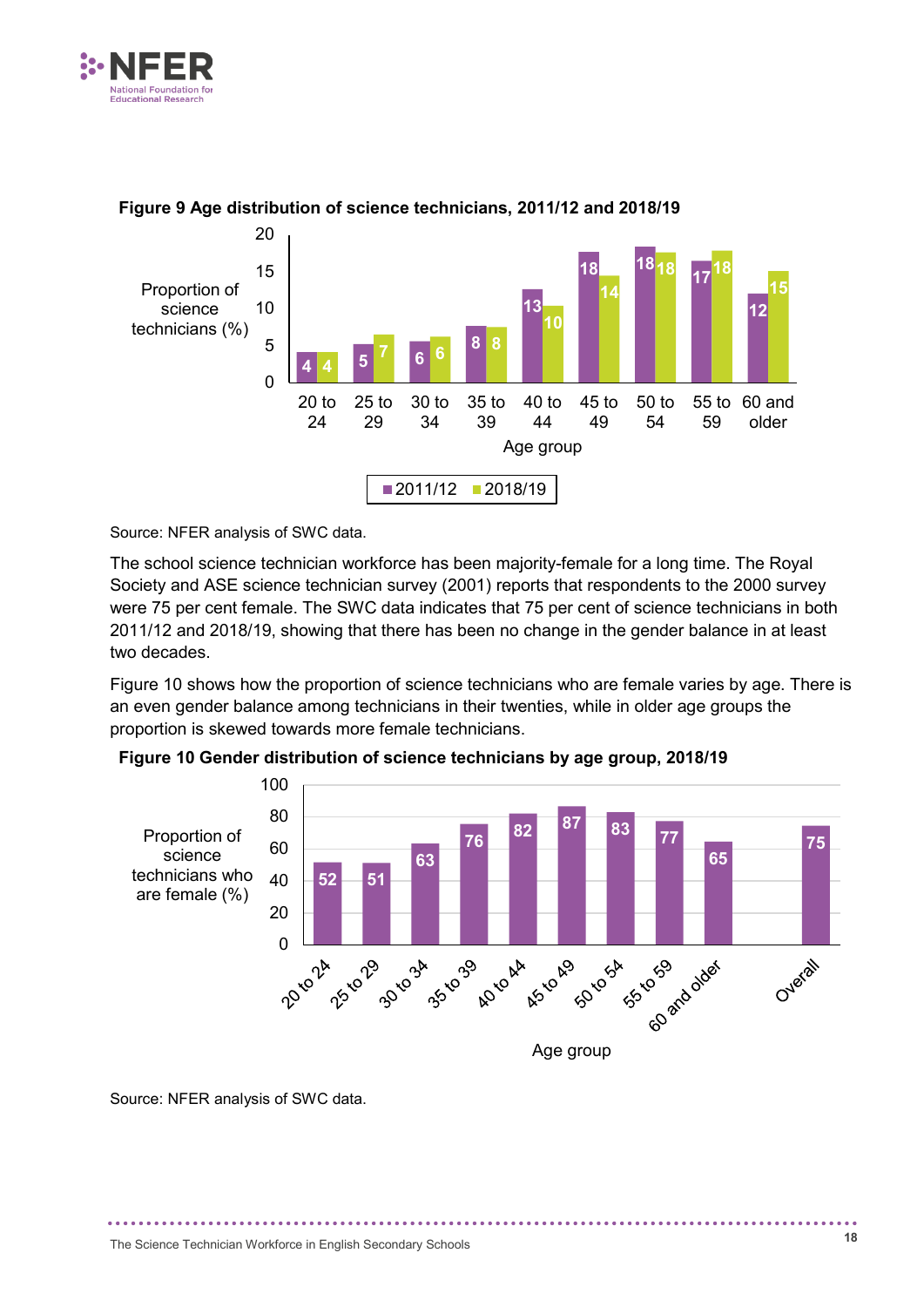

# <span id="page-25-0"></span>**3.2 Contract status**

<span id="page-25-1"></span>3.2.1 Contract type (permanent/ temporary) and contract period (full-year/ termtime only)

The SWC data shows that most school science technicians are employed on a permanent contract, and only around three to four per cent are employed on a temporary basis (e.g. fixed term contract).

However, a high proportion of school science technicians are employed on a term-time only contract (defined in our analysis as 51 weeks or less per year), as opposed to a full-year contract (52 or 53 weeks per year). Figure 11 shows the proportion employed on a term-time only contract in local authority maintained schools and academies. In 2011/12, around 80 per cent of science technicians were employed on a term-time only contract in both local authority maintained schools and academies. Over time the proportion has remained similar in maintained schools, but has risen slightly to 84 per cent in 2018/19 in academies.





Source: NFER analysis of SWC data.

### <span id="page-25-2"></span>3.2.2 Contracted hours per week

Just over half of science technicians are employed full time and just under half are employed part time. Among those employed part time, there is a range of working patterns, as measured by FTE.

Figure 12 shows the distribution of FTEs worked by part-time science technicians in 2018/19. Most science technicians work quite a high FTE, with around three quarters of part-time science technicians working between 0.55 and 0.95 FTE. The proportion of science technicians working part time has increased slightly over time, from 51 per cent in 2011/12 to 54 per cent in 2018/19. There has been little change in the distribution of hours worked by part-time technicians during this period.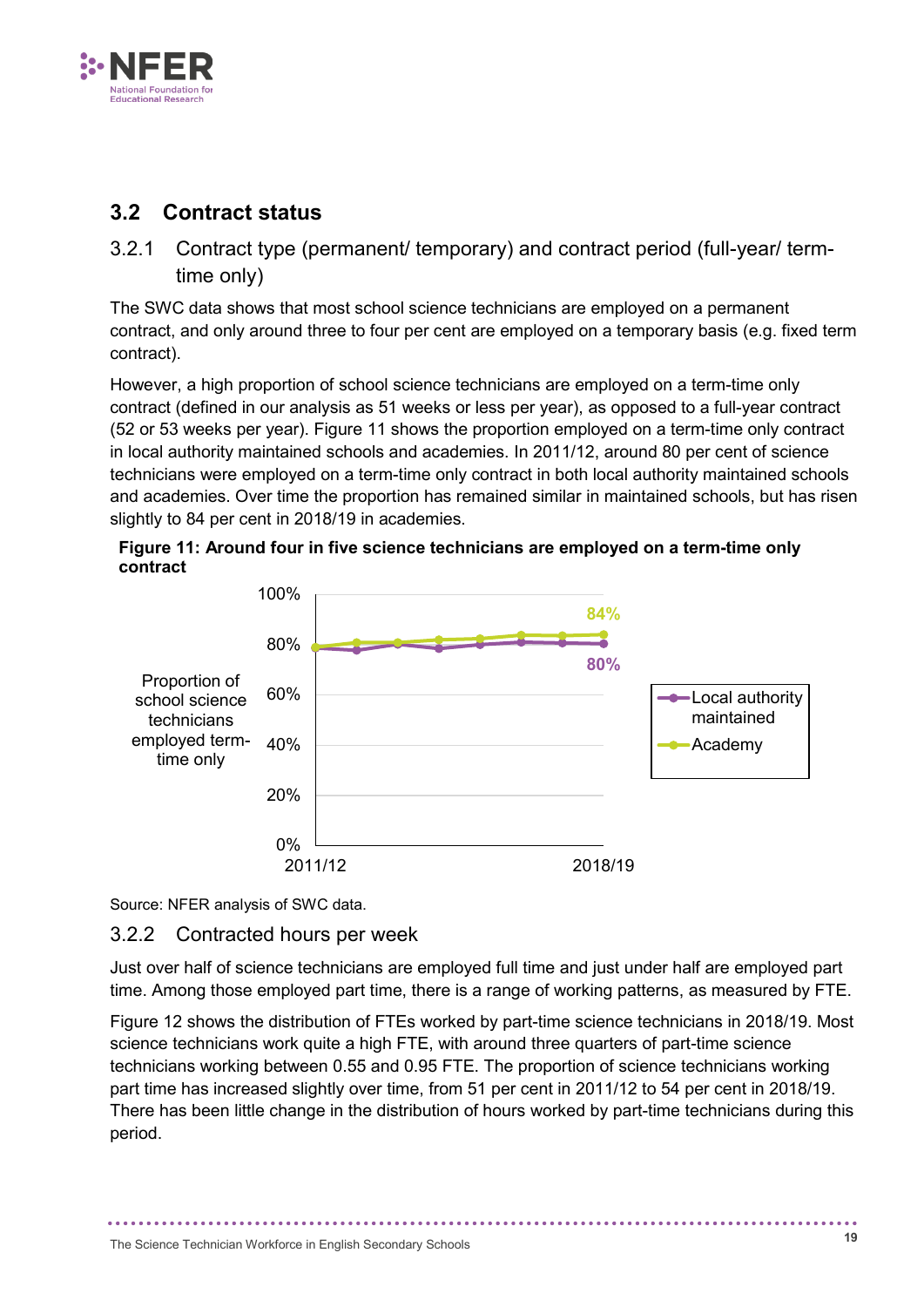



#### **Figure 12: Around three quarters of part-time science technicians work between 0.55 and 0.95 FTE**

Source: NFER analysis of SWC data.

## <span id="page-26-0"></span>**3.3 Pay**

Figure 13 shows the median FTE salary of a school science technician, in both nominal terms (the actual value it was paid in) and real terms (after the effect inflation has on the purchasing power has been taken into account). We report the median because it is a better measure of typical science technician pay, and is not sensitive to outlier values, which are disproportionately likely to be affected by measurement error.





Source: NFER analysis of SWC data.

While median nominal FTE pay has increased steadily since 2011/12, it has risen at roughly the same rate as the rate of inflation over the same period. In real-terms, median science technician pay has therefore been broadly stable between 2011/12 and 2018/19 at around £17,000 per year.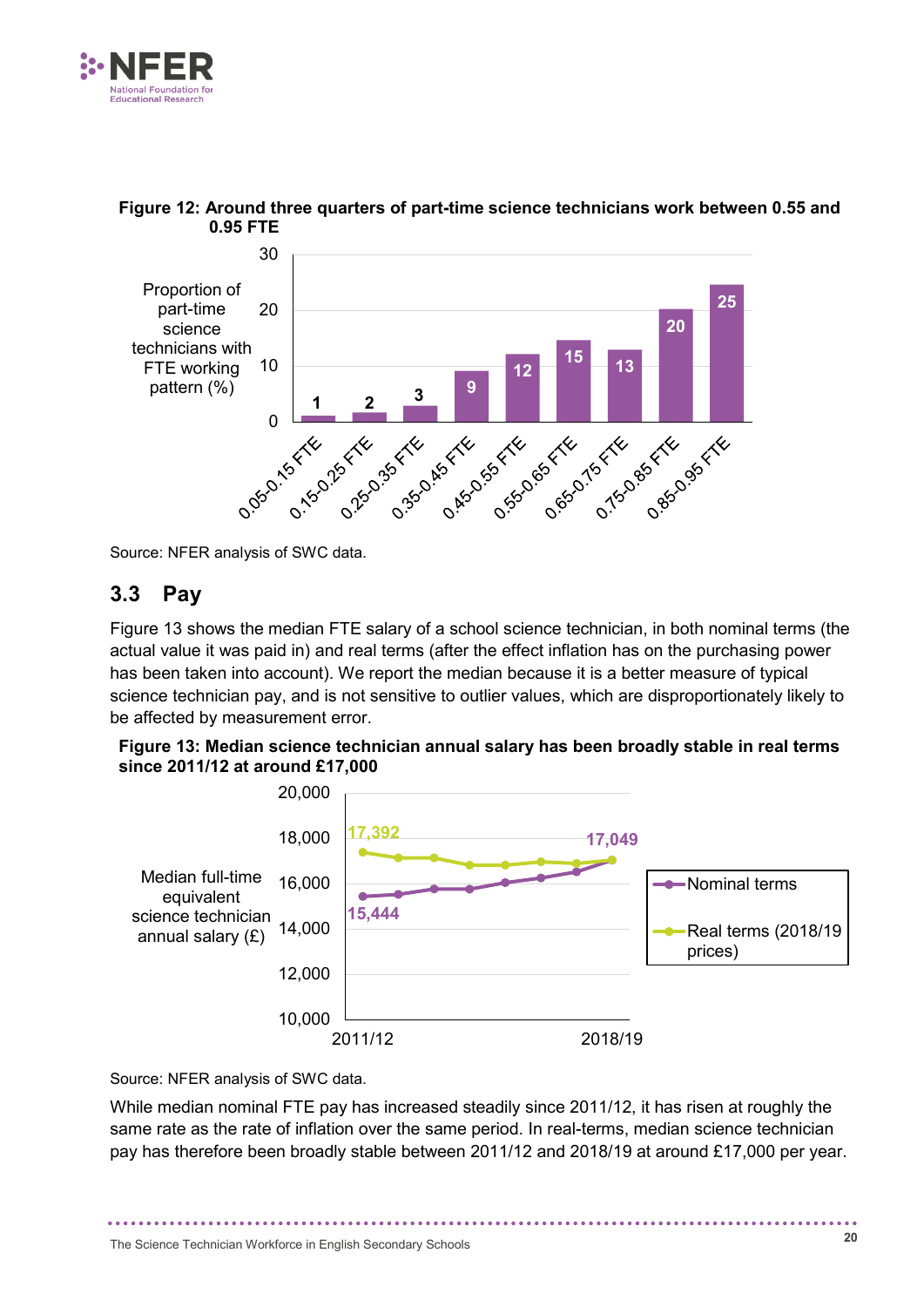

In comparison, the starting salary for a newly-qualified teacher (NQT) in England in 2018/19 (outside of London) was £23,720, which has increase from a nominal value of £21,588 in 2011/12. The average teacher salary was £40,554 in 2018/19, which increased from £37,900 in 2011/12. The ratio between average science technician pay and outside-London NQT pay is the same in 2018/19 as it was in 2011/12 (around 40 per cent higher), as is the ratio between average science technician pay and average teacher pay (around 140 per cent higher).

Technician pay varies between individual science technicians according to a number of factors, including geography, experience and contract period. Figure 14 shows a clear relationship between a school science technician's pay and how long they have worked as a science technician in their current school<sup>[3](#page-27-0)</sup>.

Figure 14 also shows that the school's geography is related to technician pay. We present average technician pay data for different teacher pay areas. While these areas have teacher pay scales that are regulated to have higher pay (for LA maintained schools at least), technician pay is not regulated in the same way. Nonetheless, it is an indication of the differences driven by wage rates in the local economy. Technician pay is clearly higher in London compared to in other areas, but there is little difference between the London Fringe area and the rest of England.

-

<span id="page-27-0"></span><sup>&</sup>lt;sup>3</sup> This is not a precise measure of experience, as they may have worked as a science technician at another school before their current role, which is not measured in the SWC.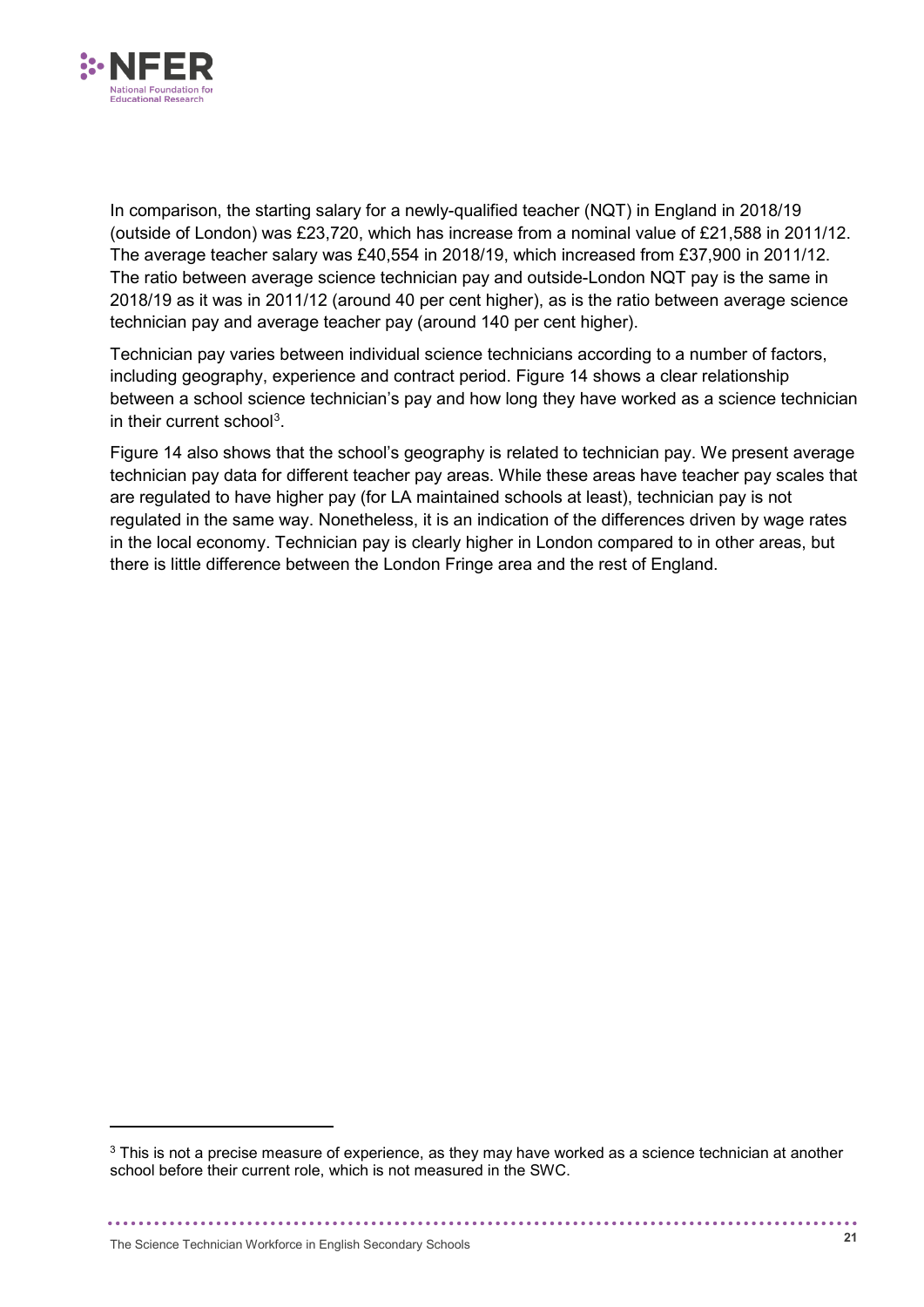



#### **Figure 14: Science technician salaries vary by experience and geography**

Source: NFER analysis of SWC data.

Some of the relationship between technicians' years of experience and pay is driven by the number of weeks per year they are contracted (referred to here as contract period). Figure 15 shows that technicians who have been employed at the school for more years are more likely to be employed on a full-year contract, while a greater proportion of newer technicians are employed on a term-time only basis.

This could be for two possible reasons, the relative importance of which the data cannot distinguish. First, longer-serving technicians may be rewarded with a full-year contract and take on more responsibility as a senior technician (a role that is not coded separately in the SWC). Second, it is possible that longer-serving technicians may be employed on a legacy full-year contract, while newly-hired technicians are employed on a new term-time only contract.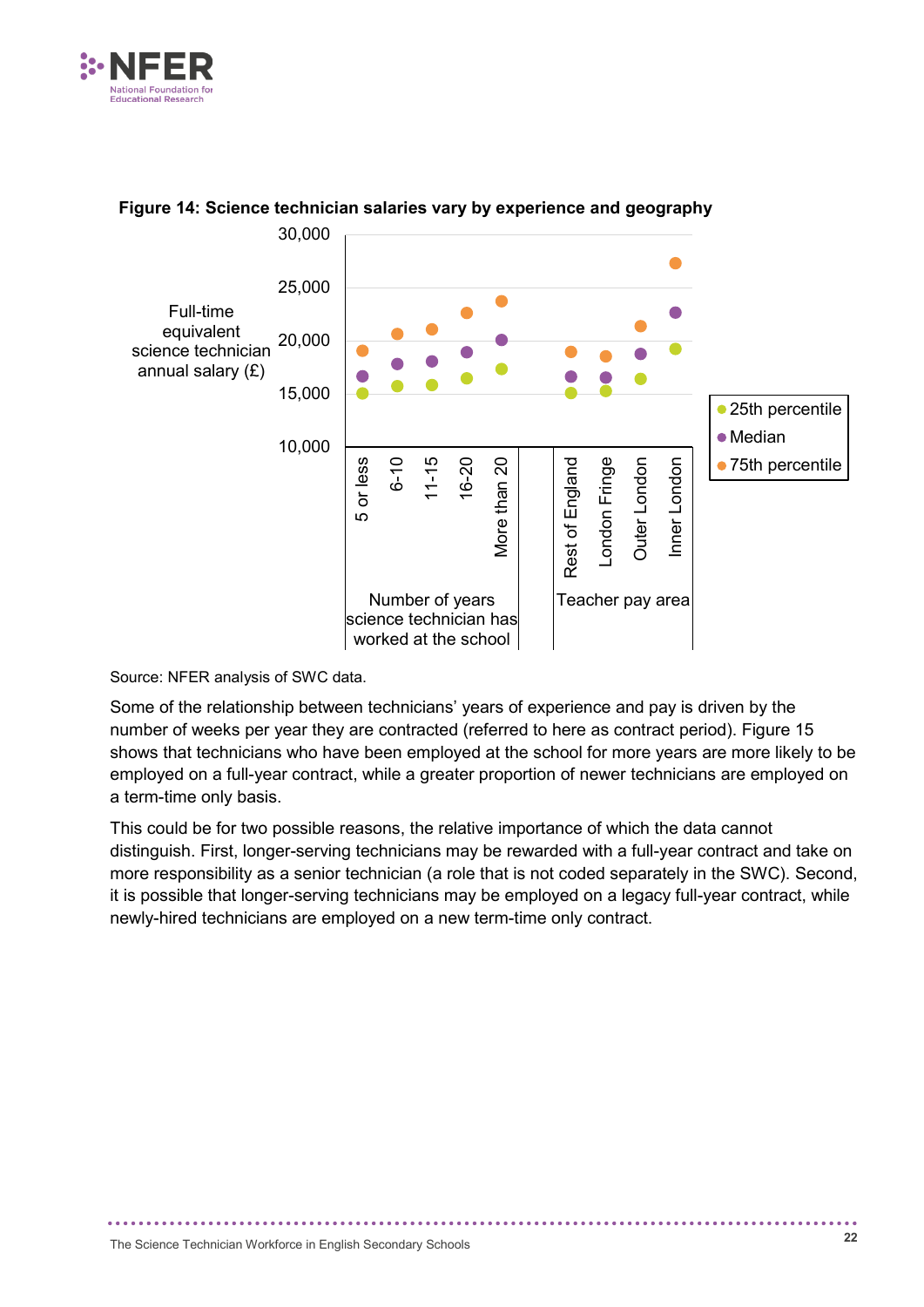



#### **Figure 15: Longer-serving science technicians are more likely to be employed on a fullyear contract**

Source: NFER analysis of SWC data.

Figure 16 shows the average FTE pay of science technicians, split by contract period and the number of years they have been employed in their current school. The data shows that the differences in pay by contract period (comparing the purple bars with the green bars) are greater than the differences in pay by experience level (comparing bars of the same colour). It suggests that contract period is a more important factor for explaining a science technician's salary level than their years of experience.

#### **Figure 16: Differences in pay due to contract period are greater than the differences in pay due to how many years the science technician has been at the school**



Source: NFER analysis of SWC data.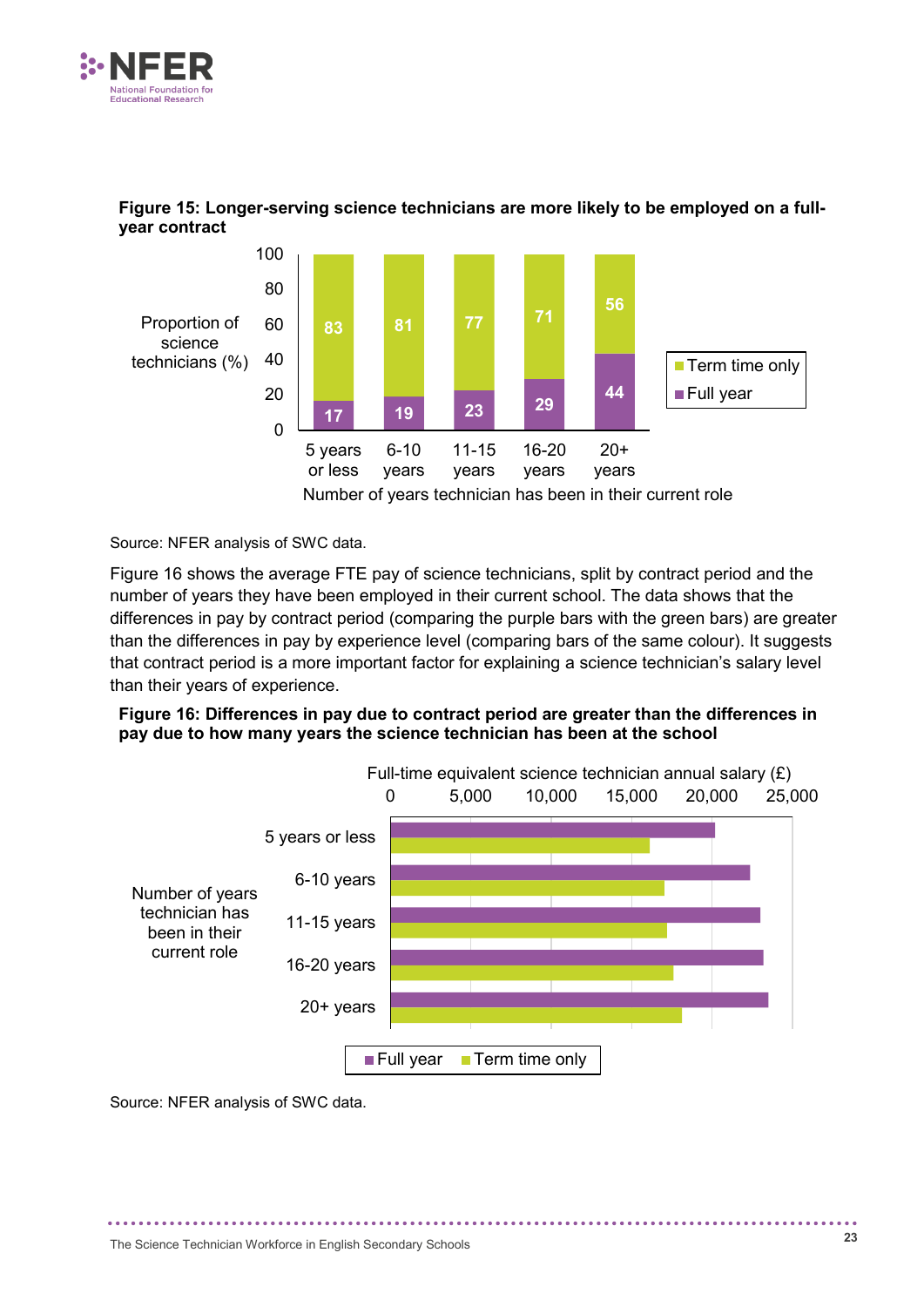

# <span id="page-30-0"></span>**4 Retention and turnover of science technicians**

### **Key findings**

The turnover rate of school science technicians has been around 20 per cent between 2014/15 and 2018/19, having risen from around 15 per cent in 2011/12. High turnover means that school leaders experience staffing uncertainty and, if replacements are made, incur recruitment costs of hiring new staff. However, many schools may have chosen not to replace science technicians who have left, reducing the overall workforce size, as shown in section 2 above.

The overall turnover level for school science technicians is about the same level as for teachers (Worth *et al.*, 2018). However, the proportion of science technicians leaving the system is a lot higher and the proportion moving schools is a lot lower compared to teachers, for whom the rates are around ten per cent for both.

Younger school science technicians and those approaching, or at, retirement age are more likely to leave the state-funded school sector than those in their 40s and 50s. Younger technicians are more likely to move school than older technicians. There is higher turnover among science technicians in schools with lower Ofsted ratings, which may relate to a lower quality of working environment in those schools.

This section presents data on the retention and turnover of school science technicians, using longitudinally-linked SWC data. The analysis explores how school science technician retention and turnover have changed over time and how it varies by technician and school characteristics.

# <span id="page-30-1"></span>**4.1 Retention and turnover**

Figure 17 shows the proportion of school science technicians who left their role between one year and the next, split by year (with the year representing the last year they were employed in their school). The purple bars highlight the proportion of technicians who were no longer present in the SWC (and therefore not employed by a state-sector school) in the following year, while the green bars show the proportion who were present in a different school the following year. The total of the two bars represents the average turnover rate of science technicians.

The science technician turnover rate has been around 20 per cent since 2014/15, which had risen from around 15 per cent in 2011/12. High turnover means that school leaders experience staffing uncertainty and, if replacements are made, incur recruitment costs of hiring new staff. However, many schools may have chosen not to replace science technicians who have left, reducing the overall workforce size, as shown in section 2 above.

The overall turnover level for school science technicians is about the same level as for teachers (Worth *et al*., 2018). However, the proportion of school science technicians leaving the system is a lot higher and the proportion moving schools is a lot lower compared to teachers, for whom the rates are around ten per cent for both. It is important to note that school science technicians who left employment in the state-funded sector, as measured in this data, may have moved into a new job still working as a technician; for example, as a school science technician in another country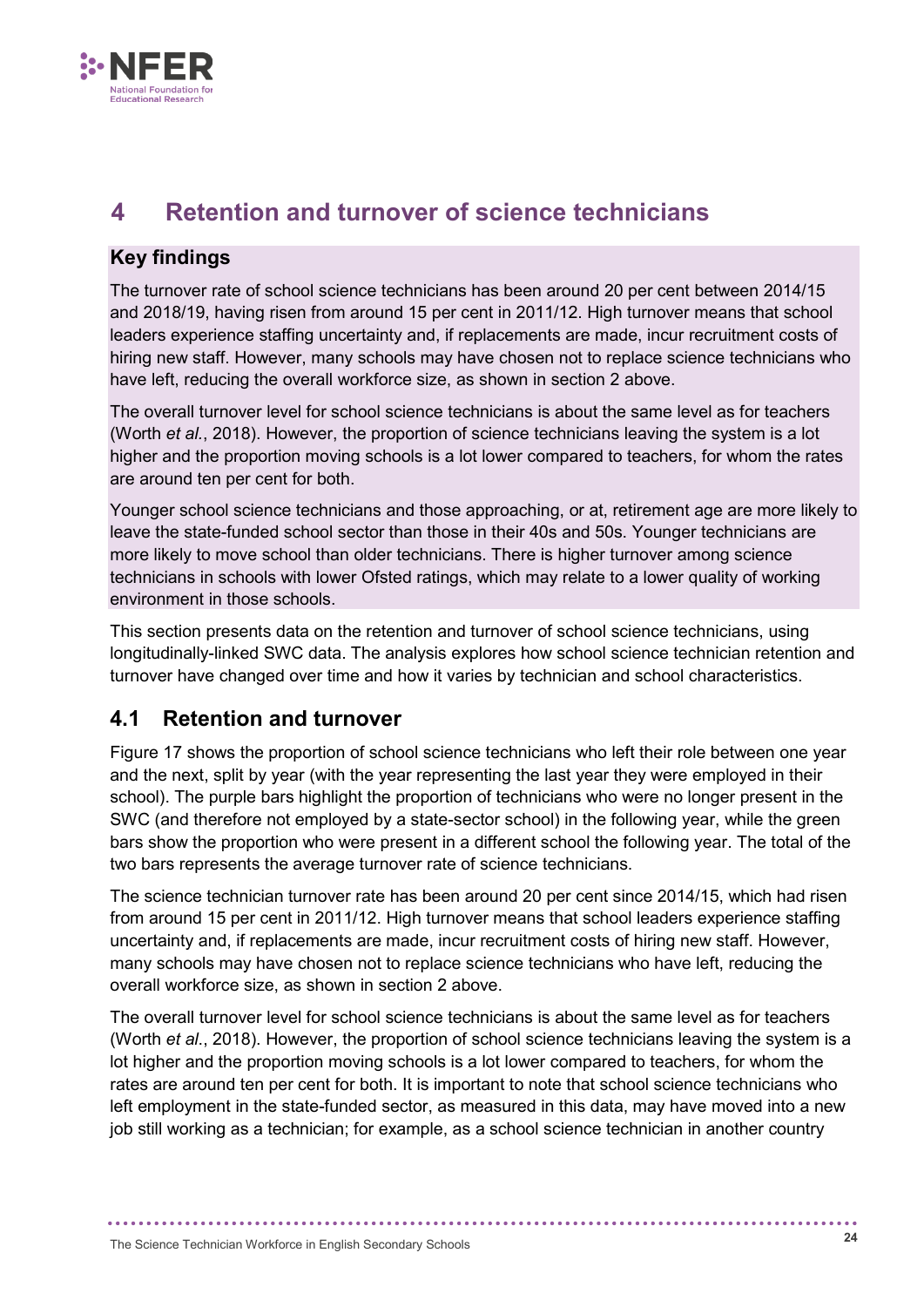

(including Wales or Scotland) or as a technician in an independent school, or in a college, higher education or in industry.

The low rate of school science technicians moving school may be due to the quality of the longitudinal linking within the SWC data: a technician could move school but their records be treated as if they are two separate individuals within the data. However, as the longitudinal data linking uses name, date of birth and national insurance number it should pick up most genuine cases of school-to-school moves.



**Figure 17: School science technician turnover has risen between 2011/12 and 2018/19**

Source: NFER analysis of SWC data.

Figure 18 shows the retention and turnover of school science technicians by age group. The data shows that younger science technicians and those approaching, or at, retirement age are more likely to leave the state-funded school sector than those in their 40s and 50s. It also shows that younger science technicians are more likely to move school and older technicians less likely to move school. This is likely to be due to older technicians being more settled and less footloose. A very similar pattern is seen for teachers (Worth *et al*., 2018).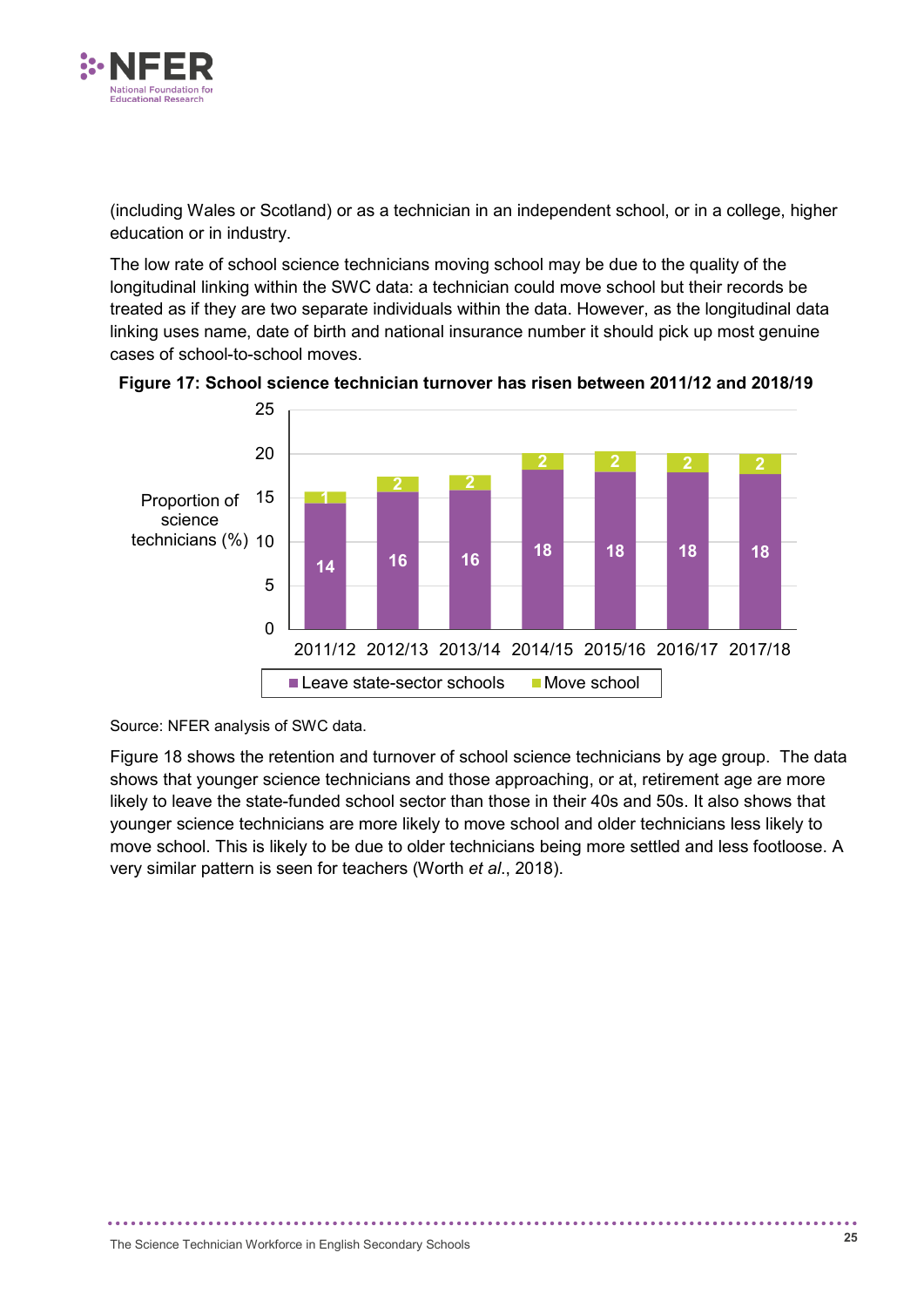



#### **Figure 18: Younger and older school science technicians are more likely to leave**

Source: NFER analysis of SWC data.

Figure 19 shows that, as for teachers, there is higher turnover among school science technicians in schools with lower Ofsted ratings (Worth *et al*., 2018). This may relate to the lower quality of working environment in those schools. For example, teachers in schools rated as inadequate or requires improvement are more likely than teachers in schools rated as good or outstanding to report that their workload is unmanageable (Walker *et al*., 2019; Jerrim and Sims, 2019).

#### **Figure 19: Science technicians in schools with a low Ofsted rating are more likely to leave**



Source: NFER analysis of SWC data.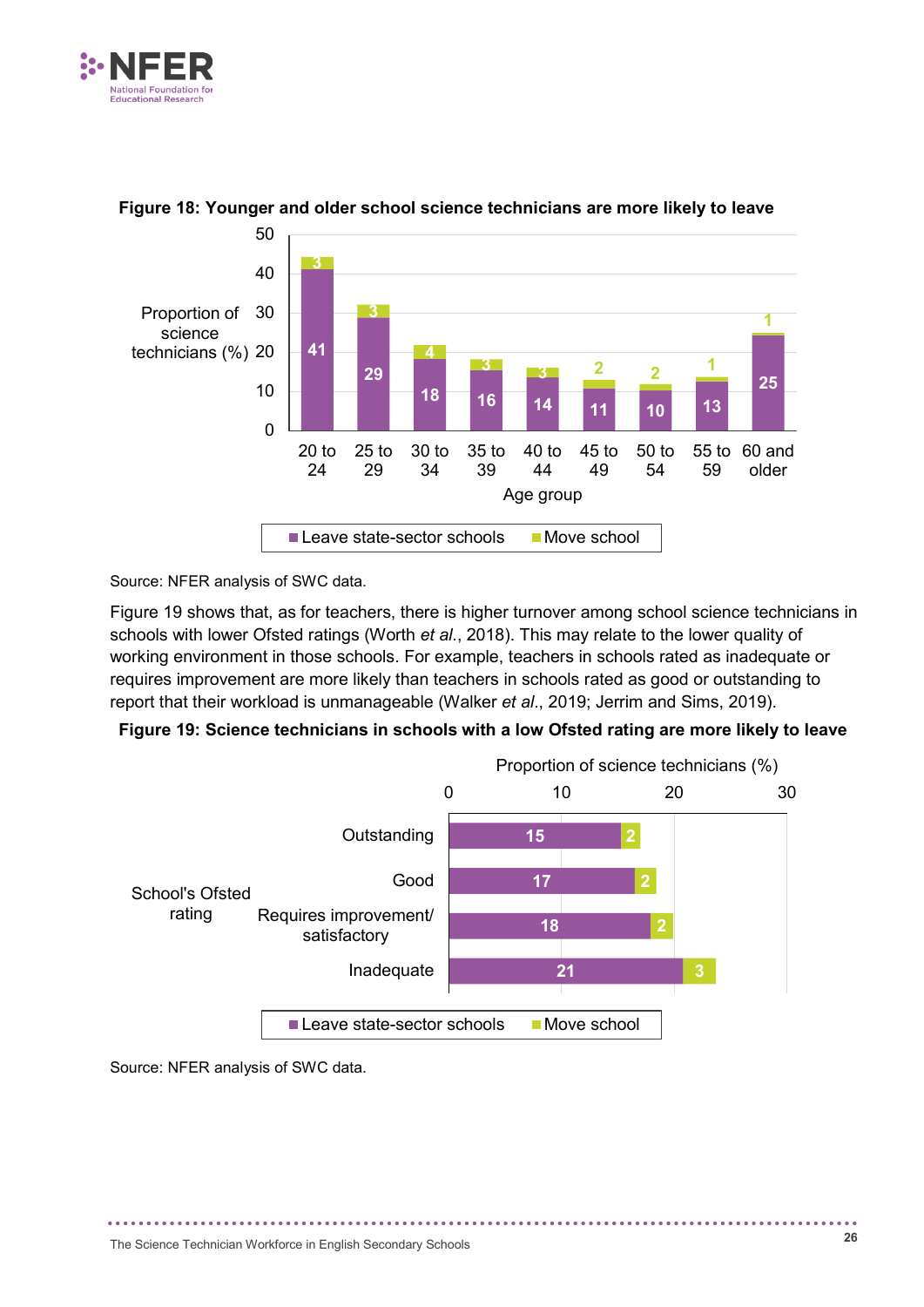

# <span id="page-33-0"></span>**5 Conclusions and recommendations**

The findings from this new research lead to a number of key overall conclusions about the current state of the school science technician workforce in England. In this section we draw these together and make a number of recommendations for policy, practice and further research.

**The level of school science technician support in England's secondary schools has fallen between 2011/12 and 2018/19**

All the measures that we have explored of the extent of science technician support available within school science departments, many of which are based on long-established metrics, show that science technician support has fallen between 2011/12 and 2018/19. Given the reduction in realterms per pupil school funding over this period, the most likely explanation is that the fall is due to schools reducing their expenditure on science technicians as their budgets have been squeezed (Cramman *et al.*, 2019; Britton *et al*., 2019). However, we cannot definitively rule out other explanations, such as increasing science technician shortages, also playing a part.

Schools in the North of England have the lowest level of technician support, while schools in London and the South of England have the highest levels. Schools with more deprived pupil intakes and local authority maintained schools also have slightly lower levels of science technician support.

Most schools are, as a result, operating with a science technician workforce that is smaller than the minimum support threshold recommended by the ASE. This could be having a detrimental impact on the workload of science teachers. However, relatively little robust quantitative research has been conducted to demonstrate the relationship between science technician support and science teacher workload.

**Recommendation 1: The Government should consider what policy measures might encourage schools to increase the level of science technician provision and support**

**Recommendation 2: More research should be conducted to understand better the relationship between science technician support and science teacher workload**

#### **The pay and conditions of school science technicians have not improved since the House of Commons Science and Technology Committee described them as 'appalling'**

In 2011, the House of Commons Science and Technology Committee described the pay and conditions of science technicians as 'appalling' and called for the creation of 'a career structure that will attract skilled and dedicated people to work as technicians' (GB. Parliament. HoC. Science and Technology Committee, 2011). Since then, the average pay of school science technicians has been flat in real terms up until 2018/19; in other words, pay has risen at roughly the same rate as the rate of inflation.

Most school science technicians are employed on a term-time only contract, and the proportion of technicians employed term-time only (which comes with a lower salary) has increased slightly in academies since 2011/12, but remained the same in local authority maintained schools. The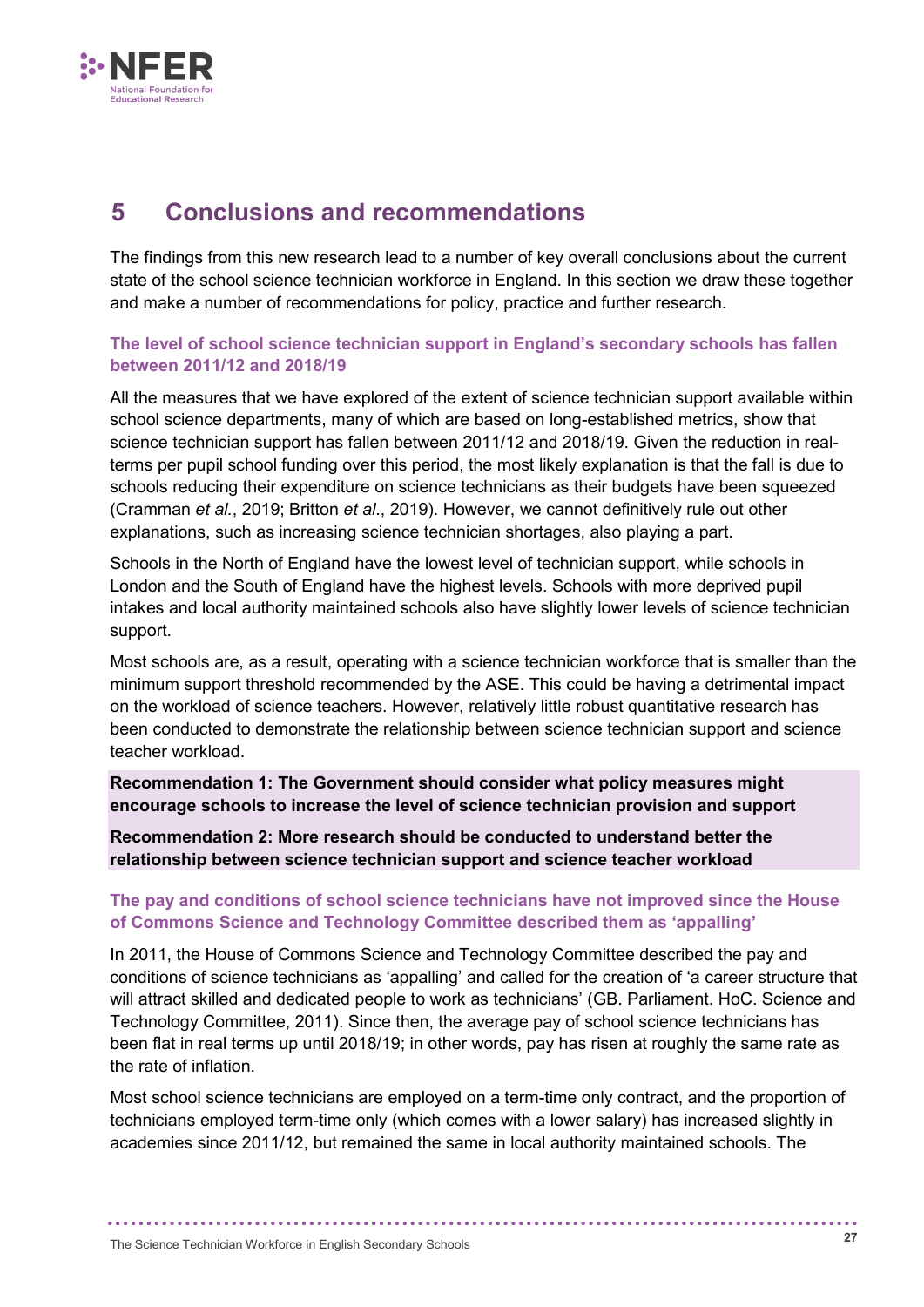

turnover rate of school science technicians is around 20 per cent in 2017/18, having risen by five percentage points since 2011/12.

It is therefore clear that there has been no significant improvement in the pay and employment conditions of school science technicians since the Science and Technology Committee's most recent report covering the science technician workforce.

**Recommendation 3: The Government should review science technician pay and conditions, considering what policy measures might help to attract and retain science technicians in the future**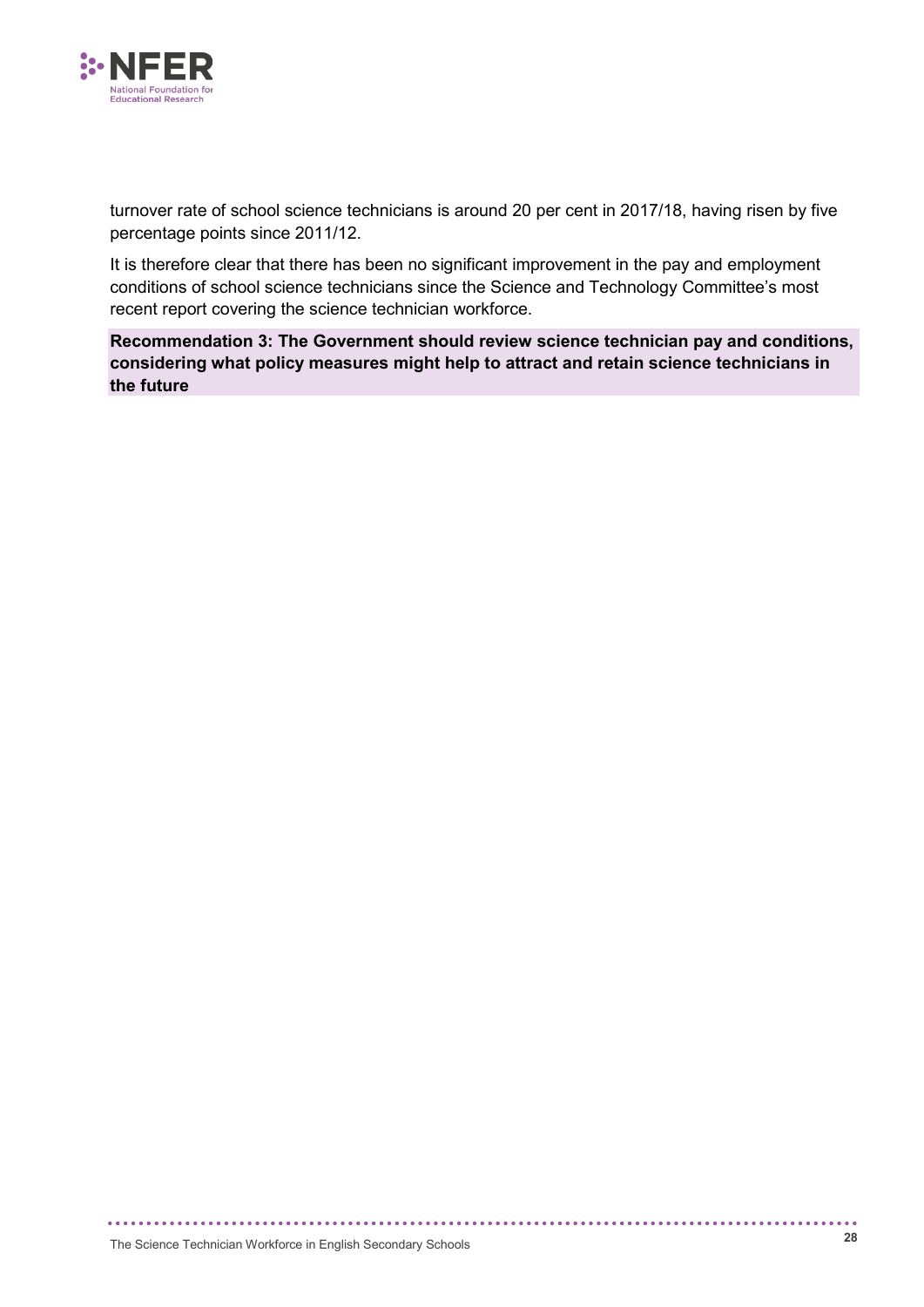

# <span id="page-35-0"></span>**References**

The Association for Science Education (2019). *Best Practice Guidance: Guidance on Science Technicians* [online]. Available:<https://www.ase.org.uk/bestpractice> [16 October, 2020].

The Association for Science Education (2020). *Good Practical Science - Making it Happen Post-Covid 1* [online]. Available: [https://www.ase.org.uk/sites/default/files/GoodPracSci%20-](https://www.ase.org.uk/sites/default/files/GoodPracSci%20-%20Report%20FINAL.pdf) [%20Report%20FINAL.pdf](https://www.ase.org.uk/sites/default/files/GoodPracSci%20-%20Report%20FINAL.pdf) [16 October, 2020].

Britton, J., Farquharson, C. and Sibieta, L. (2019). '2019 annual report on education spending in England', *The Institute for Fiscal Studies*, 19 September [online]. Available: <https://www.ifs.org.uk/publications/14369> [16 October, 2020].

Chandler-Grevatt, A. (2017). 'The technician crisis: What science teachers need to know', *Education in Science,* 269, 10 [online]. Available: [https://www.ase.org.uk/resources/education-in](https://www.ase.org.uk/resources/education-in-science/issue-269/technician-crisis-what-science-teachers-need-know)[science/issue-269/technician-crisis-what-science-teachers-need-know](https://www.ase.org.uk/resources/education-in-science/issue-269/technician-crisis-what-science-teachers-need-know) [16 October, 2020].

Cramman, H., Kind, V., Lyth, A., Gray, H., Younger, K., Gemar, A., Eerola, P., Coe, R. and Kind, P. (2019). *Monitoring Practical Science in Schools and Colleges, Main Report* [online]. Available: <http://dro.dur.ac.uk/27381/9/27381.pdf?DDD29+DDO128+dph3ha> [16 October, 2020].

Department for Education (2017). *Maths and Physics Teacher Supply Package* [online]. Available: <https://www.gov.uk/government/publications/maths-and-physics-teacher-supply-package> [16 October, 2020].

Department for Education (2020). *Initial Teacher Training Bursaries Funding Manual: 2020 to 2021 Academic Year* [online]. Available: [https://www.gov.uk/government/publications/initial-teacher](https://www.gov.uk/government/publications/initial-teacher-training-itt-bursary-funding-manual/initial-teacher-training-bursaries-funding-manual-2020-to-2021-academic-year)[training-itt-bursary-funding-manual/initial-teacher-training-bursaries-funding-manual-2020-to-2021](https://www.gov.uk/government/publications/initial-teacher-training-itt-bursary-funding-manual/initial-teacher-training-bursaries-funding-manual-2020-to-2021-academic-year) [academic-year](https://www.gov.uk/government/publications/initial-teacher-training-itt-bursary-funding-manual/initial-teacher-training-bursaries-funding-manual-2020-to-2021-academic-year) [16 October, 2020].

Foster, D. (2019). *Teacher recruitment and retention in England* [online]. Available: <https://researchbriefings.files.parliament.uk/documents/CBP-7222/CBP-7222.pdf> [16 October, 2020].

Galvin, C, and Knight, S. (2016). *UK School Science Technician Survey 2016: Results and Analysis* [online]. Available: [https://www.preproom.org/downloads/preproom-UK-technician-survey-](https://www.preproom.org/downloads/preproom-UK-technician-survey-2016.pdf)[2016.pdf](https://www.preproom.org/downloads/preproom-UK-technician-survey-2016.pdf) [16 October, 2020].

Gatsby Foundation (2017). *Good Practical Science* [online]. Available: <https://www.gatsby.org.uk/education/programmes/support-for-practical-science-in-schools> [16 October, 2020].

Great Britain. Parliament. House of Commons Science and Technology Committee (2002). *Science and Technology Third Report* [online]. Available: <https://publications.parliament.uk/pa/cm200102/cmselect/cmsctech/508/50802.htm> [16 October, 2020].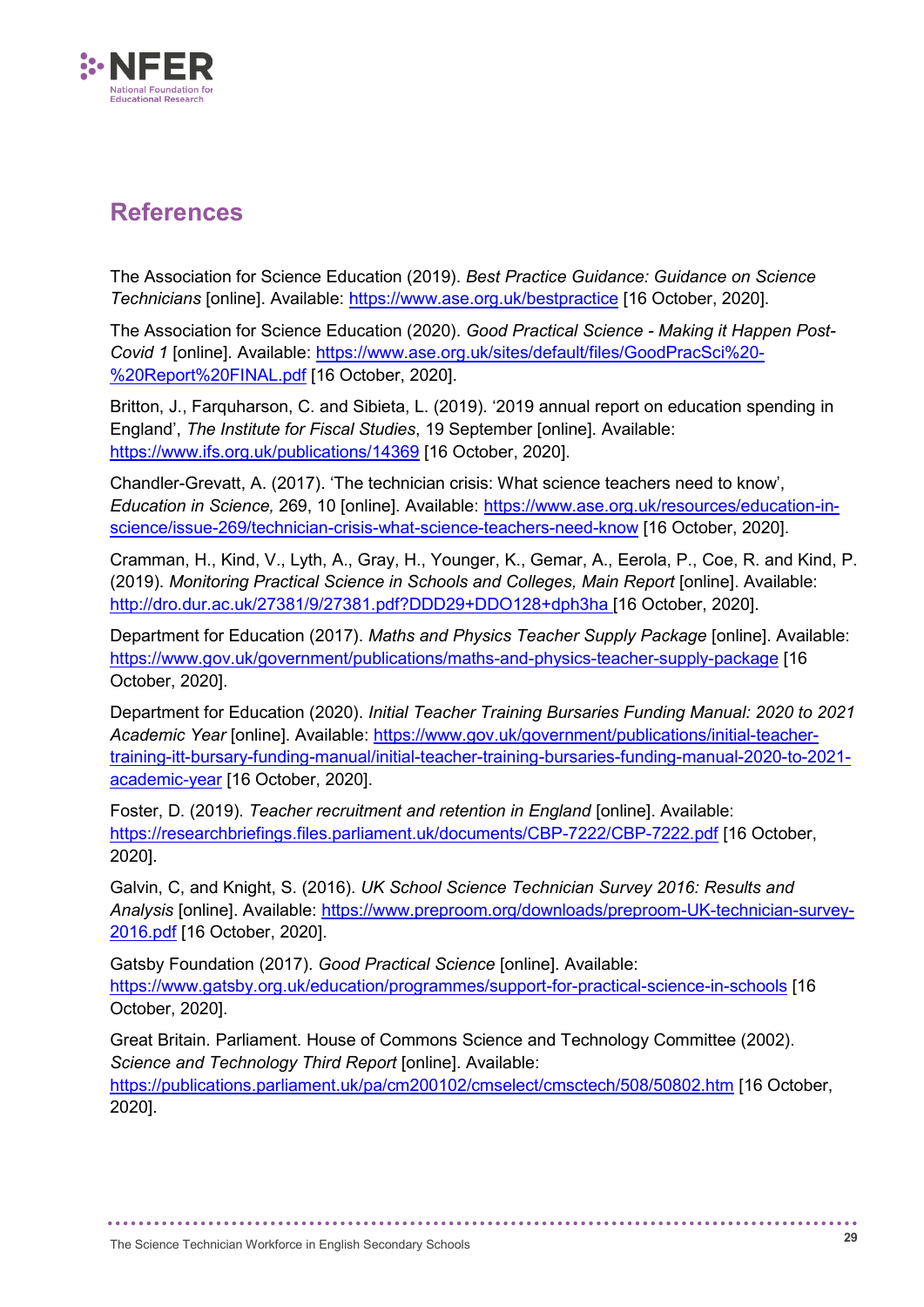

Great Britain. Parliament. House of Commons Science and Technology Committee (2011). *Practical Experiments in School Science Lessons and Science Field Trips*. *Ninth Report of Session 2010–12, Volume I* [online]. Available:

<https://publications.parliament.uk/pa/cm201012/cmselect/cmsctech/1060/1060i.pdf> [16 October, 2020].

Jerrim, J. and Sims, S. (2019). *The Teaching and Learning International Survey (TALIS) 2018: Research Report* [online]. Available: [https://www.gov.uk/government/publications/teachers](https://www.gov.uk/government/publications/teachers-inprimary-and-secondary-schools-talis-2018)[inprimary-and-secondary-schools-talis-2018](https://www.gov.uk/government/publications/teachers-inprimary-and-secondary-schools-talis-2018) [16 October, 2020].

Office for National Statistics (2020). *Unemployment Rate (Aged 16 and Over, Seasonally Adjusted)* [online]. Available:

[https://www.ons.gov.uk/employmentandlabourmarket/peoplenotinwork/unemployment/timeseries/](https://www.ons.gov.uk/employmentandlabourmarket/peoplenotinwork/unemployment/timeseries/mgsx/lms) [mgsx/lms](https://www.ons.gov.uk/employmentandlabourmarket/peoplenotinwork/unemployment/timeseries/mgsx/lms) [16 October, 2020].

The Office of Qualifications and Examinations Regulation (2015). *Consultation Outcome: Assessing Practical Work in GCSE Science* [online]. Available: <https://www.gov.uk/government/consultations/assessing-practical-work-in-gcse-science> [16 October, 2020].

Royal Society and Association for Science Education (2001). *Survey of Science Technicians in Schools and Colleges* [online]. Available: [https://royalsociety.org/-](https://royalsociety.org/-/media/Royal_Society_Content/policy/publications/2001/9998.pdf) [/media/Royal\\_Society\\_Content/policy/publications/2001/9998.pdf](https://royalsociety.org/-/media/Royal_Society_Content/policy/publications/2001/9998.pdf) [16 October, 2020].

Royal Society and Association for Science Education (2002). *Supporting Success: Science Technicians in Schools and Colleges* [online]. Available: [https://royalsociety.org/~/media/royal\\_society\\_content/policy/publications/2002/9970.pdf](https://royalsociety.org/%7E/media/royal_society_content/policy/publications/2002/9970.pdf) [16]

October, 2020].

Unison (2019). 'School technician report', UNISON Blog, 29 November [online]. Available: <https://www.unison.org.uk/news/2019/11/school-technician-cuts-put-safety-risk/> [16 October, 2020].

Walker, M., Worth, J. and Van den Brande, J. (2019). *Teacher Workload Survey 2019: Research Report* [online]. Available: [https://www.gov.uk/government/publications/teacher-workload-survey-](https://www.gov.uk/government/publications/teacher-workload-survey-2019)[2019](https://www.gov.uk/government/publications/teacher-workload-survey-2019) [16 October, 2020].

Worth, J., Lynch, S., Hillary, J., Rennie, C. and Andrade, J. (2018). *Teacher Workforce Dynamics in England* [online]. Available:

[https://www.nfer.ac.uk/media/3111/teacher\\_workforce\\_dynamics\\_in\\_england\\_final\\_report.pdf](https://www.nfer.ac.uk/media/3111/teacher_workforce_dynamics_in_england_final_report.pdf) [16] October, 2020].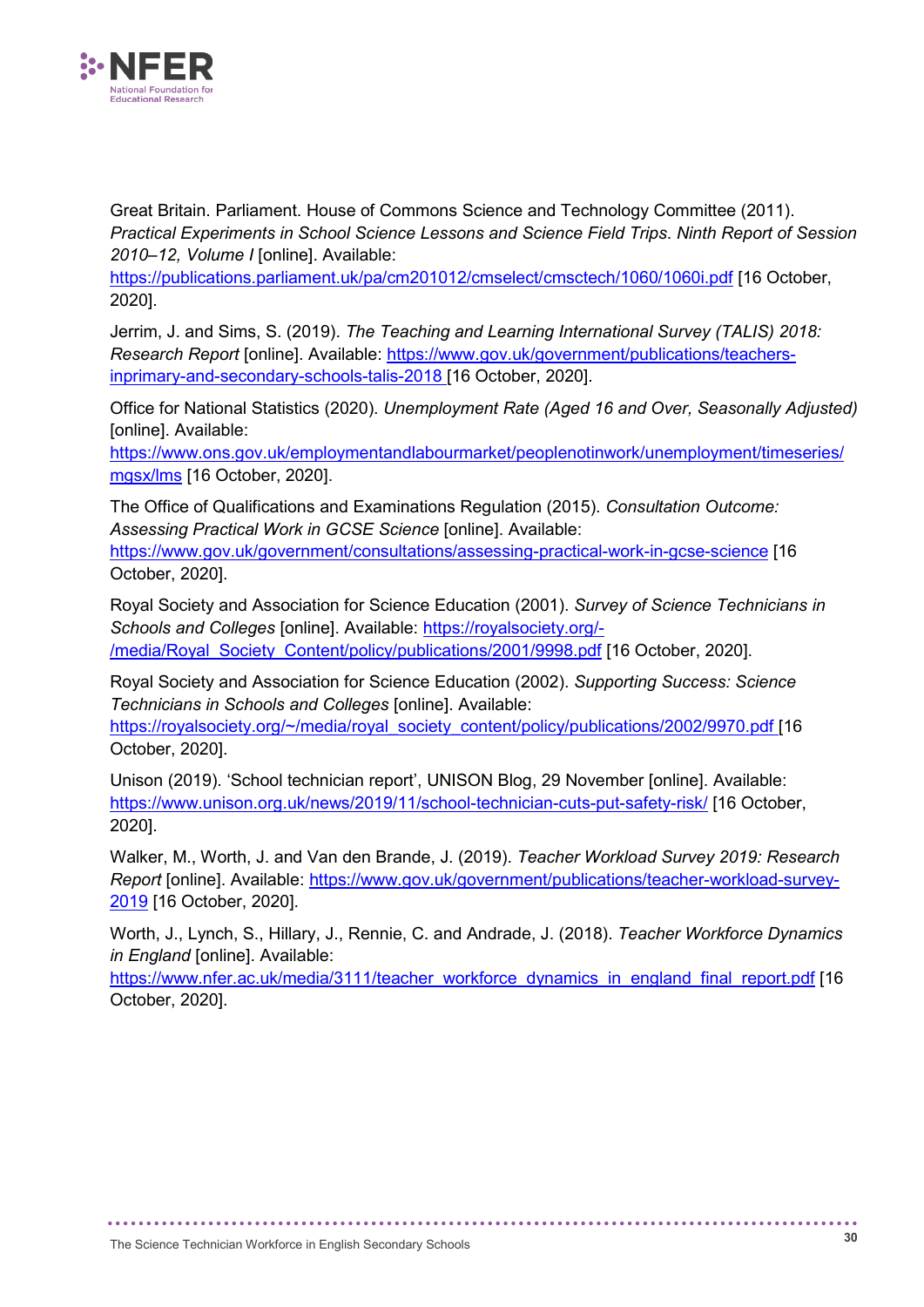

# <span id="page-37-0"></span>**Appendix A: methodology**

This report is based on findings from analysis of data from the DfE's SWC. The SWC is an annual snapshot data collection covering the employment records of all teaching and non-teaching staff employed in state-sector schools in England. The data has been collected every November since 2010.

The main focus of our research is data on school science technicians, which are classified in the SWC as school support staff. The SWC includes data on each staff member's role, which enables science technicians to be identified as distinct from other support staff, particularly from other technicians (e.g. IT technicians, art technicians). The SWC also includes data on each individual's school, contract and personal characteristics.

SWC records for the same individual are linked from one year to the next using their name, date of birth and national insurance number (and teacher reference number, but only for teachers). This enables analysis of science technicians moving school and leaving employment in the state-funded education system. We found a high rate of school science technicians leaving employment in state-sector schools, but a low rate of technicians moving school. This may be due to the quality of the longitudinal linking within the SWC: a technician could move school but their records be treated as if they are two separate individuals within the data due to mismatched linking. However, as the longitudinal data linking uses name, date of birth and national insurance number it should pick up most genuine cases of school moves.

We combine the data on science technicians with data on the numbers of science teachers, the number of pupils enrolled in the school and school characteristics. The data on science teachers also comes from the SWC, combining contract information and data on which subject each teacher teaches from the SWC curriculum module. Subject data is not collected from around one-third of secondary schools due to the particular data collection methods that are used, so any analysis using the number of science teachers is based on a subset of all secondary schools. Data on the number of pupils enrolled in the school comes from the DfE's School Census and school characteristics come from DfE's Get Information About Schools database and Ofsted school inspection outcomes data releases.

SWC returns are made by schools and not all schools submit returns that are based on complete and up-to-date employment records. This is an issue for teacher data as well, which the DfE partially solves by filling in gaps from cross-checking against the Database of Teacher Records (a separate database relating to teacher pension contributions). This is done for around one per cent of teacher records per year. There is no such process for filling in missing data for science technicians, so the data we have analysed may undercount technicians. It is also possible that some technicians who have left their post are erroneously included in a census return, thereby *overcounting* the number of science technicians. It is not possible for us to verify records, but these possibilities exist and we base our analysis on what is recorded in the data.

Indeed, we find a number of schools with no records for science technicians, despite having records for other types of staff. In some cases this appears to be plausible – for example where there are also no science teachers – but not in others. For our analysis we assume that a school is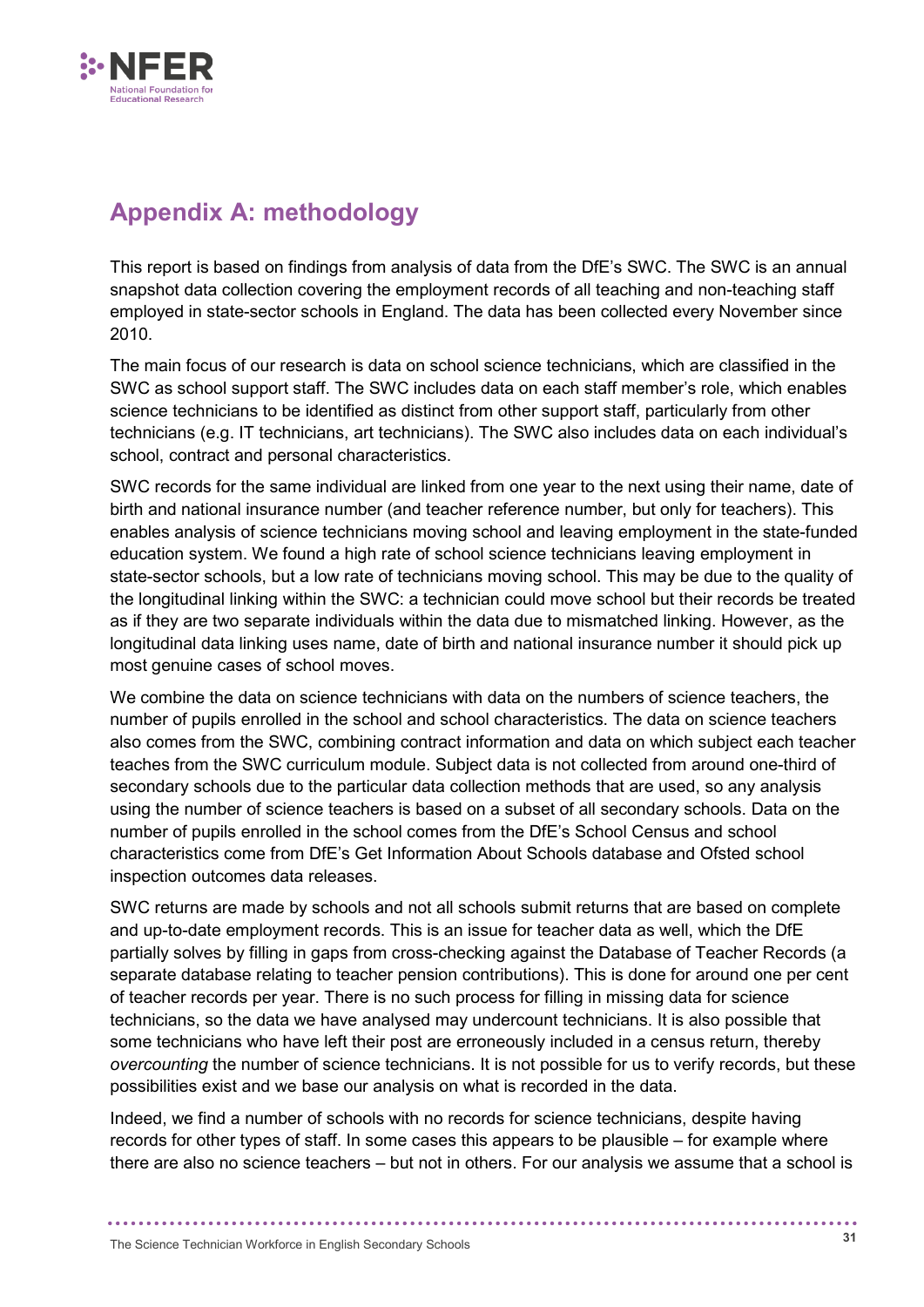

likely to genuinely have no science technicians where there are fewer than five science teachers, but they have been incorrectly omitted where the school has more than five science teachers. However, we cannot perform this adjustment where there is no data on the number of science teachers.

A range of other assumptions are also technically plausible, so we explore the sensitivity of our findings to two assumptions at opposite ends of plausibility:

- 1. all schools with no science technician records genuinely have no science technicians
- 2. all schools with no science technician records have incorrectly omitted their science technician records, and the school actually has an average number of technicians

Anything between these assumptions is likely to be plausible and therefore bounds our estimates. Further, if the same trends that appear in our main estimates are also evident across different assumptions, then it suggests that the *trends* are likely to be accurate, even if there remains uncertainty about the exact *level* of each ratio.

Figures 20-23 present the sensitivity analysis. We present the central case that we report in the main body, as well as data estimated using the two assumptions above that test the sensitivity of the results to alternative assumptions. The sensitivity analysis shows that while there is uncertainty about the level of each ratio due to missing data, the extent of the uncertainty is not large. Furthermore, the downward time trends in all of the ratios are evident across all assumptions and all measures, suggesting that whatever the true level of the technician support ratios, they are very likely to have declined between 2011/12 and 2018/19.

In section 2.2 we compare our estimates of the FTE number of science technicians per school with those estimated in the Durham study for 2015-2017, finding that the Durham estimates are higher than ours for the corresponding years. Figure 20 below shows that even if we make an extreme assumption that all the schools in the SWC that have no records for science technicians have missing data (and actually do have technicians), our estimates remain lower than those in the Durham study. Therefore, potential data quality issues with the SWC are unlikely to entirely explain the differences between the estimates.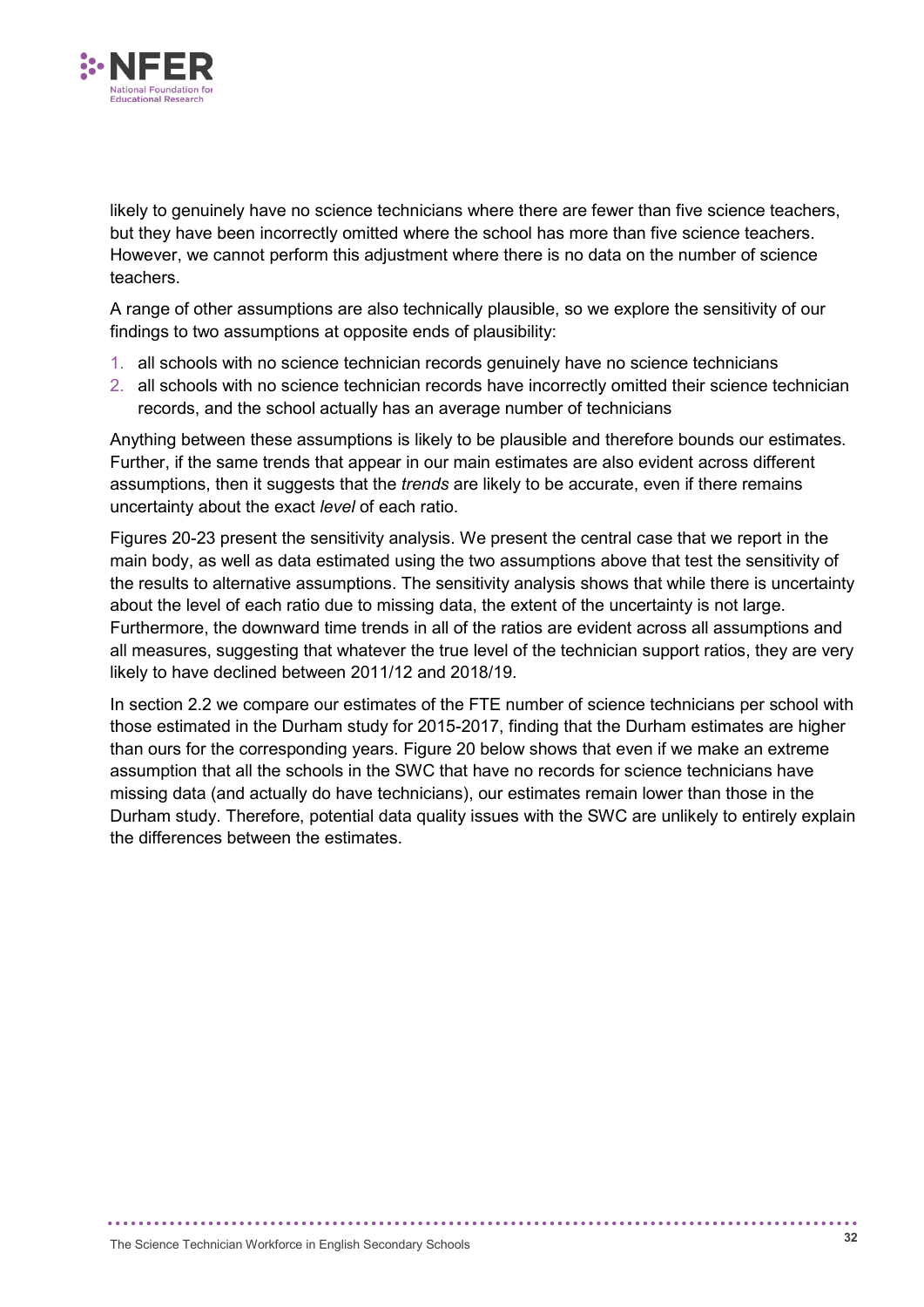



#### **Figure 20: Sensitivity of the FTE technicians per 100 pupils measure to different assumptions where a school has no science technician records**

Source: NFER analysis of SWC data.





Source: NFER analysis of SWC data.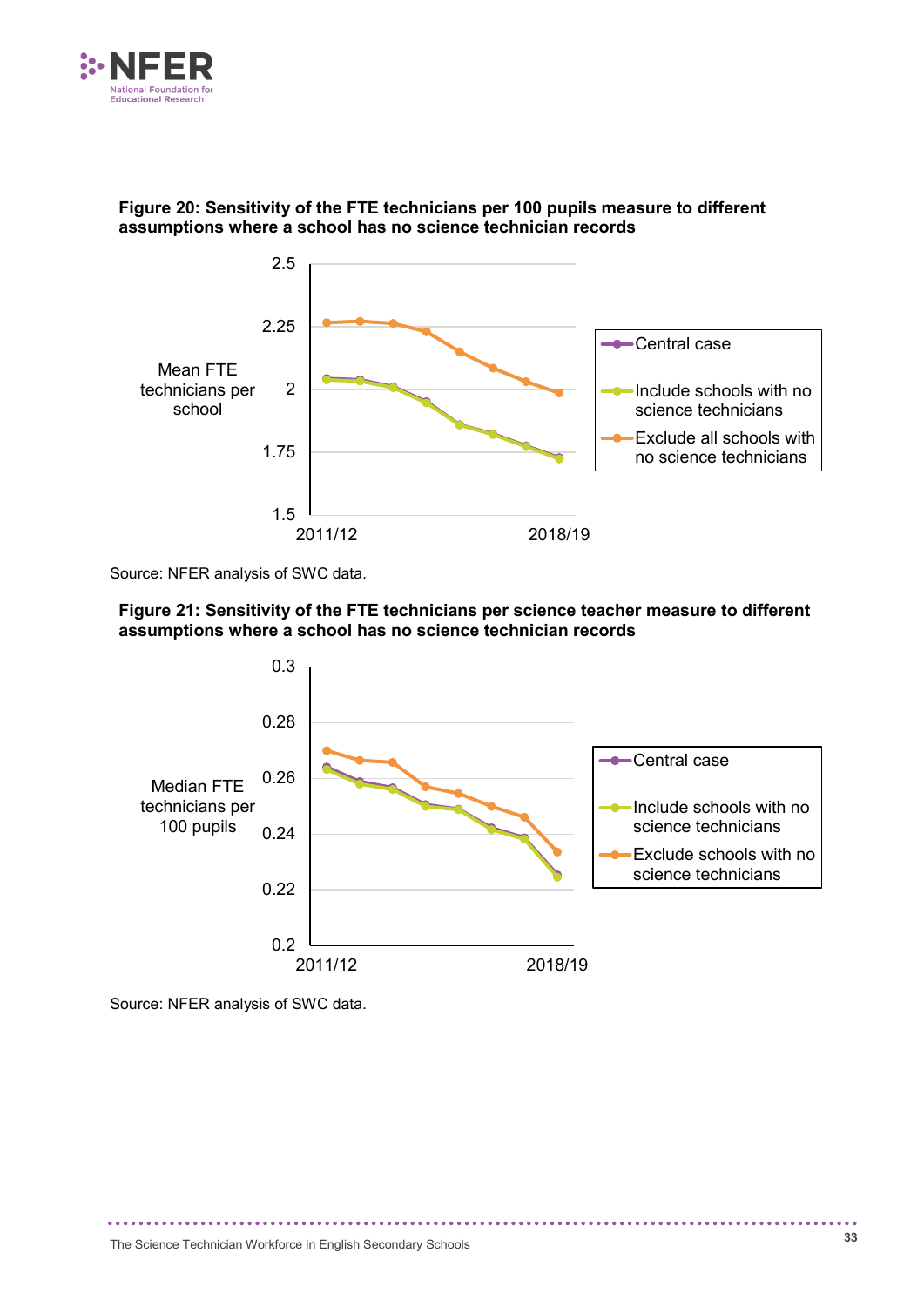

#### **Figure 22: Sensitivity of the FTE technicians per science teacher measure to different assumptions where a school has no science technician records**



Source: NFER analysis of SWC and School Census data.





Source: NFER analysis of SWC and School Census data.